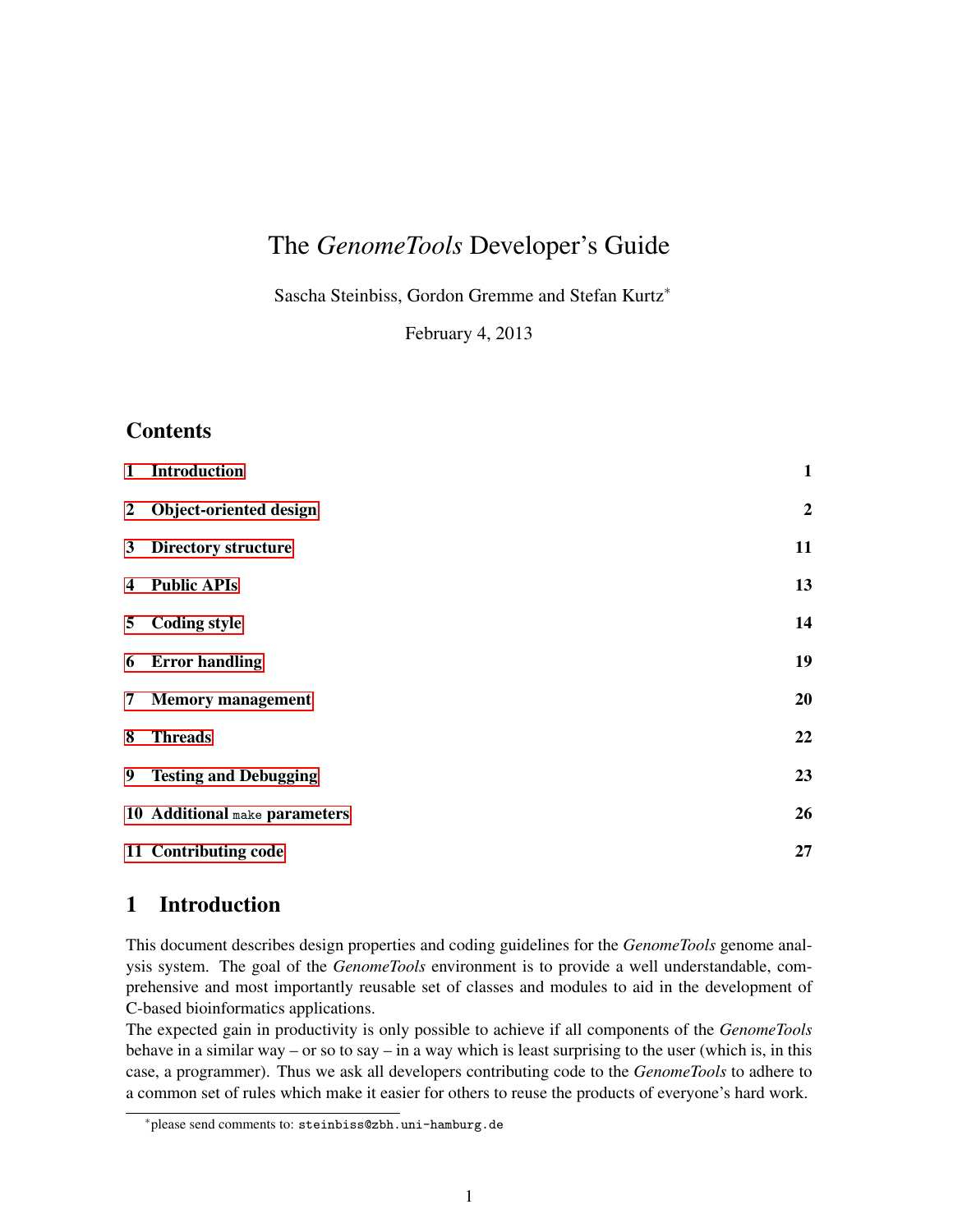# <span id="page-1-0"></span>2 Object-oriented design

## 2.1 Classes

The central component type in *GenomeTools* is the *class*. Structuring the C code into classes and modules gives us a unified design approach which simplifies thinking about design issues and avoids the code base becoming monolithic, a problem often encountered in C programs.

## 2.1.1 Simple classes

For most classes, a simple class suffices. A simple class is a class which does not inherit from other classes and from which no other classes inherit. Using mostly simple classes avoids the problems of large class hierarchies, namely the interdependence of classes which inherit from one another. The major advantage of simple classes over simple C structs is information hiding.

## <span id="page-1-1"></span>2.1.2 Implementing simple classes

We describe now how to implement a simple class using the string class str.[ch] of *GenomeTools* as an example. The interface to a class is always given in the .h header file (str.h in our example). To achieve information hiding the header file cannot contain implementation details of the class. The implementation can always be found in the corresponding  $\cdot$  c file ( $str.c$  in our example). Therefore, we start with the following C construct to define our GtStr class in str.h:

typedef struct GtStr GtStr ;

This seldomly used feature of C introduces a new data type named *GtStr* which is a synonym for the struct GtStr data type, which needs not to be known at this point. In the scope of the header file, the new data type GtStr cannot be used, since its size is unknown to the compiler at this point. Nevertheless, pointers of type GtStr can still be defined, because in C all pointers have the same size, regardless of their type. Using this fact, we can declare a constructor function:

GtStr\* gt\_str\_new (void);

which returns a new string object, and a destructor function

void  $gt\_str\_delete(GtStr*)$ ;

which destroys a given string object. This gives us the basic structure of the string class header file: A new data type (which represents the class and its objects), a constructor function, and a destructor function.

```
#ifndef STR H
# define STR_H
/* the string class, string objects are strings which grow on demand */
typedef struct GtStr GtStr ;
GtStr* gt_str_new (void);
void gt\_str\_delete(GtStr*);
```
# endif

Now we look at the implementation side of the story, which can be found in the str.c file. At first, we include the str.h header file to make sure that the newly defined data type is known:

# include " str . h "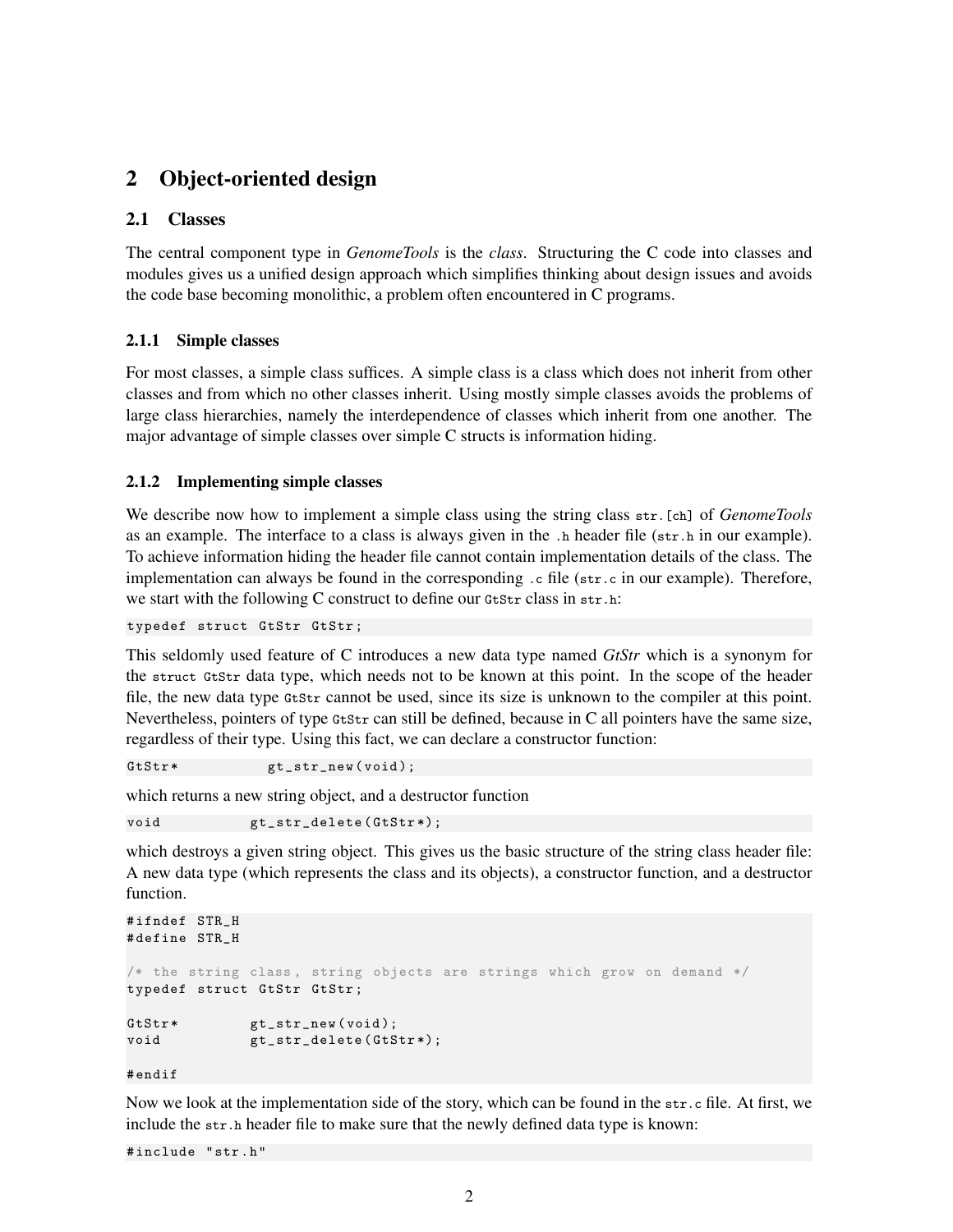Then we define struct GtStr which contains the actual data of a string object (the *member variables* in object orientation lingo).

```
struct GtStr {
 char *cstr; /* the actual string (always '\0' terminated) */
 unsigned long length; /* currently used length (without trailing '\0') */
 size_t allocated; /* currently allocated memory */
};
```
Finally, we code the constructor

```
GtStr* gt_str_new (void)
{
 GtStr *s = gt\_malloc(sizeof (GtStr)); /* create new string object */
 s->cstr = gt_calloc(1, sizeof (char)); /* init the string with '\0' */
 s - \lambda length = 0; \frac{1}{s} /* set the initial length */
 s->allocated = 1; \frac{1}{s} /* set the initially
                                         allocated space */
 return s; \hspace{1cm} /* return the new string object */
}
```
and the destructor

```
void gt_str_delete (GtStr *s)
{
if (!s) return; /* return without action if 's' is NULL */gt\_free(s->cstr); /* free the stored the C string */
gt\_free(s); /* free the actual string object */}
```
Our string class implementation so far looks like this

```
# include " core / ma . h "
# include " core / str . h "
struct GtStr {
 char *cstr; \hspace{1cm} /* the actual string (always '\0' terminated) */
 unsigned long length; /* currently used length (without trailing '\0') */
 size_t allocated; /* currently allocated memory */};
GtStr* gt_str_new (void)
{
 GtStr *s = gt\_malloc(sizeof (GtStr)); /* create new string object */s->cstr = gt_calloc(1, sizeof (char)); /* init the string with '\0' */
 s - \lambda length = 0; \lambda set the initial length \ast/
 s->allocated = 1; \frac{1}{s} /* set the initially
                                          allocated space */
 return s; \frac{1}{2} /* return the new string object */
}
void gt_str_delete (GtStr *s)
{
 if (!s) return; / /* return without action if 's' is NULL */gt\_free(s - \texttt{cdr}); /* free the stored the C string */gt\_free(s); /* free the actual string object */}
```
Since this string objects are pretty much useless so far, we define a couple more (object) methods in the header file str.h and the respective implementations in str.c.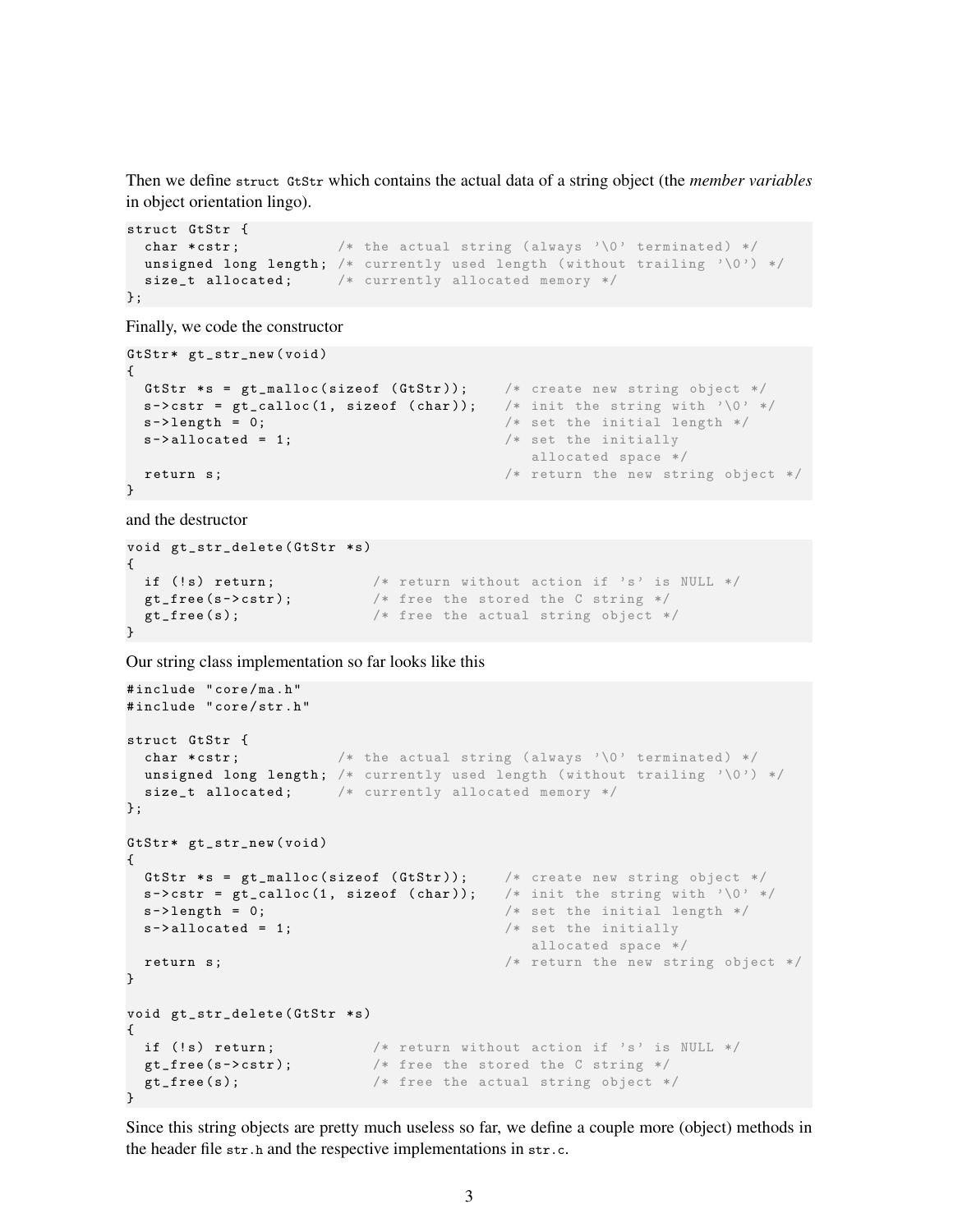Because C does not allow the traditional object.methodname() syntax often used in object-oriented programming, we use the convention to pass the object always as the first argument to the function (methodname(object, ...)).

To make it clear that a function is a method of a particular class *classname*, we prefix the method name with gt\_<classname>\_. That is, we get gt\_<classname>\_methodname(object, ...) as the generic form of method names in C. The constructor is always called  $g_{\tau_{\text{1}}}<$ classname>\_new() and the destructor gt\_<classname>\_delete(). See str.c for examples.

### 2.1.3 Class scaffold code generation

The boilerplate code needed to create the structure of a new class (header and C source) can be generated automatically to avoid typical copy-and-paste errors. In the scripts/ subdirectory of the *GenomeTools* directory tree, there is a helper script to create header files and a C source file with an implementation scaffold for a given class name. Run scripts/codegen help to get more information about its usage.

## 2.2 Interfaces

Interfaces allow several classes with possibly different implementations to share a common set of methods that can be called independently of the actual implementing class. Each implementing class must adhere to the interface method signature (that is, the return type and the number and types of parameters) but is otherwise free to implement the method as liked.

In addition to the common interface functions, a class can also have its own specific functions. To call an interface function, the object can simply be cast to the interface type, and to call an implementationspecific function, we cast it to the implementing type. The following section describes the technique used to implement interfaces in C such that objects can be cast from the interface type to the specific type without problems.

Let's imagine we want an interface called GtExample which has a method  $gt_{\text{e}}$ -example\_run(GtExample\*). This corresponds to the following header file example.h (source files are also available in the *Genome-Tools* source distribution):

```
# ifndef EXAMPLE_H
# define EXAMPLE_H
typedef struct GtExample GtExample ;
int gt_example_run ( GtExample *);
void gt_example_delete ( GtExample *);
```
#### # endif

Note that there is no gt\_example\_new() constructor function, as the constructors will be specific to the implementing classes. Otherwise, this header is not much different to the header files for a simple class. To make the methods implementable by more than one class, we need a *class object* describing the interface-to-implementation mappings, that is, the specific functions to be called in the implementing class. This class definition is given in a example\_rep.h header file, where "rep" stands for "representation":

```
# ifndef EXAMPLE_REP_H
# define EXAMPLE_REP_H
```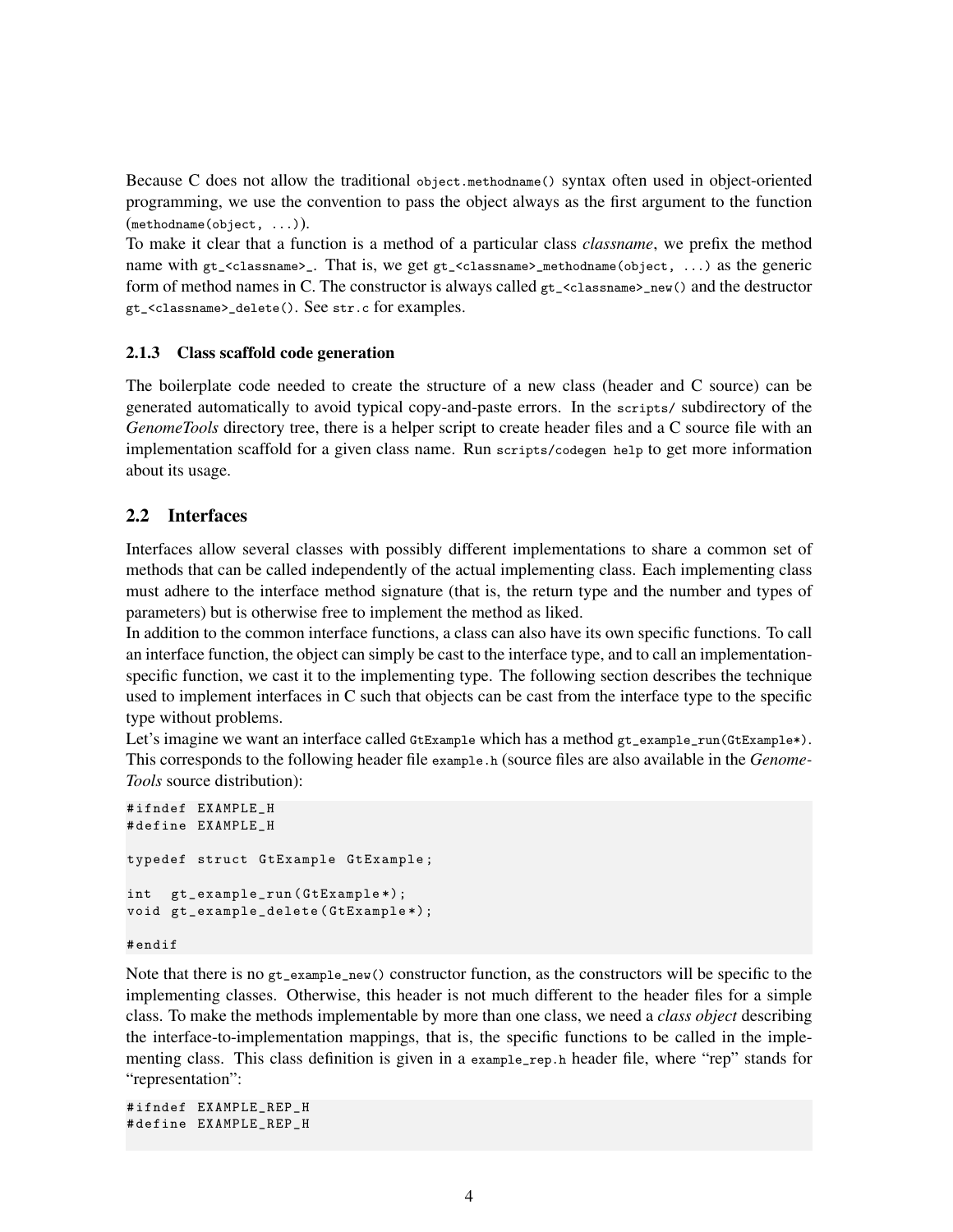```
#include <string.h>
# include " core / example . h "
typedef struct GtExampleClass GtExampleClass ;
struct GtExampleClass {
 size_t size ;
 int (*run) (GtExample*);
 void (* delete )( GtExample *);
};
struct GtExample {
 const GtExampleClass *c_class;
};
GtExample * gt_example_create ( const GtExampleClass *);
void* gt_example_cast(const GtExampleClass*, GtExample*);
```
# endif

The GtExampleClass stores a function pointer to the specific function implementing the gt\_example\_run() interface method. We also define a delete function which is called when the implementing class needs to do additional cleanup when an object of it is deleted. Given a GtExampleClass filled with appropriate function pointers which match the signatures, the gt\_example\_create() function then creates an object which can be cast to both the interface type GtExample\* as well as the implementing type. To accomplish this, the size of the implementing class is needed. The reason behind this will be explained below.

Note that this header file is meant to be private, that is, it should only be included by code files which need to know about the interface-to-implementation mappings. It is then straightforward to write the example.c which both

- returns an object of the interface type, allocating memory to hold both a pointer to a GtExampleClass object (needed for calling methods in the interface context), and
- implements the interface methods by wrapping the implementation-specific function pointers given in the GtExampleClass object:

```
#include "example_rep.h" /* we need access to the class struct */\#include "core/ma.h" /* we need to allocate memory */GtExample * gt_example_create ( const GtExampleClass * ec )
{
 GtExample *e = gt_calloc(1, ec->size); /* allocate memory */
 e - \verb|c_class = ec; | /* assign interface */
 return e;
}
int gt_example_run ( GtExample *e)
{
 gt_assert ( e && e - > c_class && e - > c_class - > run );
 return e->c_class->run(e); \qquad /* call implementation-specific
                                            function */
}
void gt_example_delete (GtExample *e)
```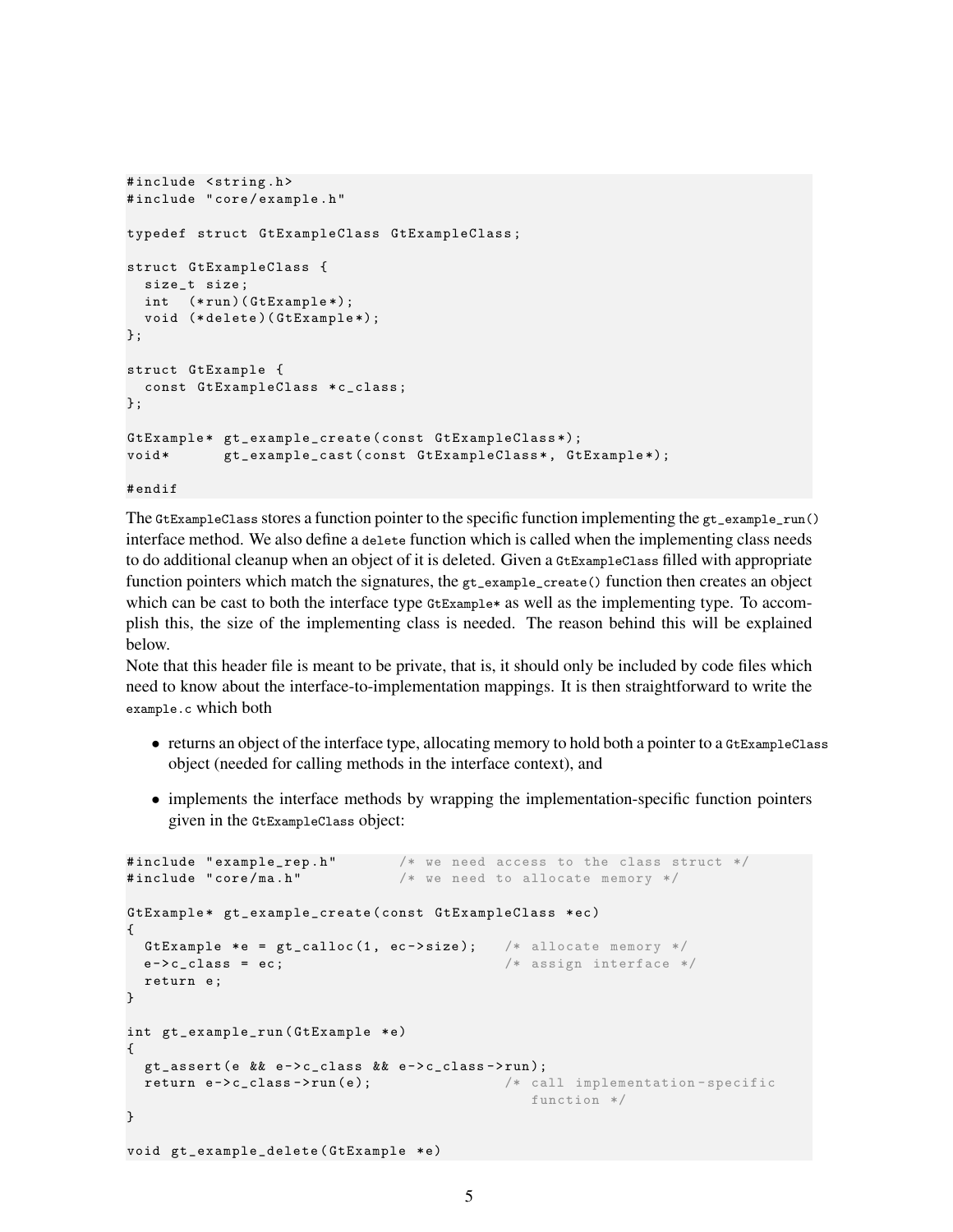```
{
 if (!e) return;
 gt\_assert (e && e->c_class);
 if (e - > c_{\text{class}} - > delete != NULL) {
   e->c_class->delete(e); * delete implementation-specific
                                           members */
 }
 gt_free(e); \qquad \qquad /* delete interface */
}
```
Now, let us have a look at how the implementing classes are written. Let's imagine we want class GtExampleA to implement the GtExample interface. Of course, we need a class header file example\_a.h containing a constructor and destructor, just as described in section [2.1.2:](#page-1-1)

```
#ifndef EXAMPLE A H
# define EXAMPLE_A_H
typedef struct GtExampleA GtExampleA ;
GtExample* gt_example_a_new();
# endif
```
An implementation of the  $G$ t ExampleA class in the example<sub>-a</sub>.c source file then contains the code for the specific methods and their assignment to the interface mapping. First, we need to include the headers to be able to register our implementation-specific functions in the mapping struct:

```
# include " example_a . h "
# include " example_rep . h "
```
Then, we define our GtExampleA class as usual, but leave enough space for an instance of the interface class at the beginning of our definition:

```
struct GtExampleA {
  GtExample parent_instance ;
 unsigned long my_property ;
};
```
By placing an instance of the interface at the beginning of our implementation, we allow the same pointer (to the beginning of the data structure) to be cast to

- 1. a pointer to a GtExample interface implementation, so it can be used safely with the gt\_example\_\*() interface methods, restricting access to the interface members only, and
- 2. a pointer to the GtExampleA data structure, which can safely be used with the  $gt\_example_a*()$ methods, ignoring the interface part and allowing access to the implementation member variables only.

Figure [1](#page-6-0) illustrates this concept.

In the rest of example<sub>q</sub> a.c, we then code our implementation of the run interface method:

```
static int gt_example_a_run ( GtExample *e) /* hidden from outside */
{
 GtExampleA *ea = (GtExampleA*) e; /* downcast to specific type */print(f("\\lambda", ea->my\_property); /* run functionality */
 return 0;
}
```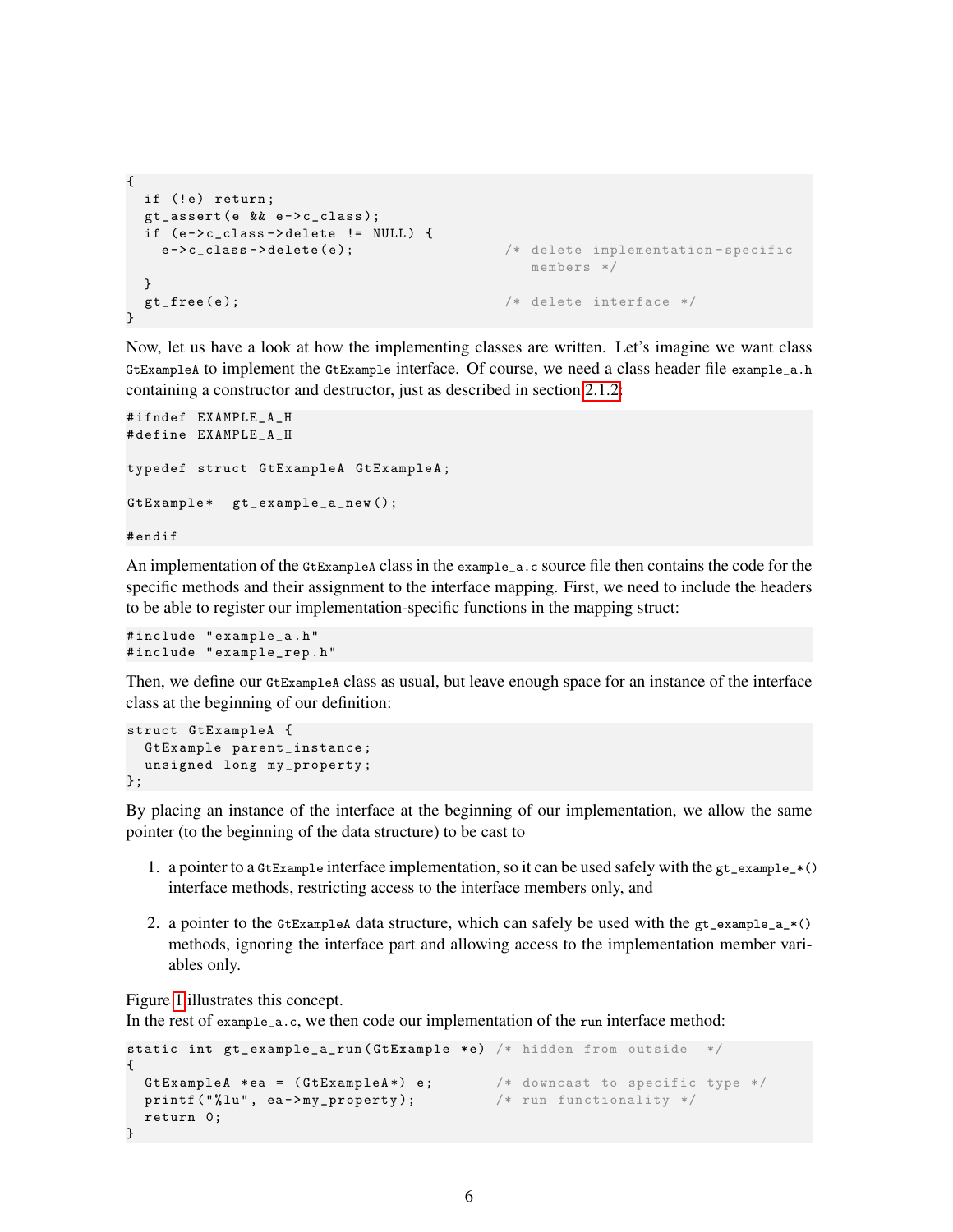<span id="page-6-0"></span>

Figure 1: Memory layout used in the GtExampleA object starting at the memory location e implementing the GtExample interface.

Note that we cast our generic GtExample\* pointer into a more specific GtExampleA\* pointer. We can do this because we can now be sure that this function has been called on an object of the GtExampleA class. We can be sure because we have registered this method as an implementation of the run interface method by assigning it to the function pointer variable in the GtExampleClass structure:

```
/* map static local method to interface */
const GtExampleClass* gt_example_a_class (void)
{
  static const GtExampleClass ec = { sizeof ( GtExampleA ) ,
                                       gt_example_a_run ,
                                       NULL };
  return & ec ;
}
```
Note that we assign NULL to the delete function slot, because we do not allocate any memory inside the implementing class we need to free later. Have a look at the example\_b.\* files in the *GenomeTools* source distribution for an alternative implementation which allocates additional memory.

We can then use the GtExampleClass returned by this function to write the GtExampleA constructor, which uses gt\_example\_create() to allocate the needed space, initializes the private members and returns the object:

```
GtExample * gt_example_a_new ( void )
{
 GtExample *e = gt_example_create(gt_example_a_class());
 GtExampleA *ea = (GtExampleA*) e; /* downcast to specific type */ea - > my_property = 3; /* access private implementation
                                          member */
 return e;
}
```
Now consider another implementation, GtExampleB which also implements this interface by creating a GtExampleClass with different implementation- specific function pointers (see the example\_b.\* files in the distribution).

Combining these implementation with the interface headers now allows us to do the following:

```
#include "example.h" /* include the interface header */
#include "example_a.h" /* include the implementation header */
#include "example_b.h" /* include another implementation header */
int main (int argc, char *argv [])
{
```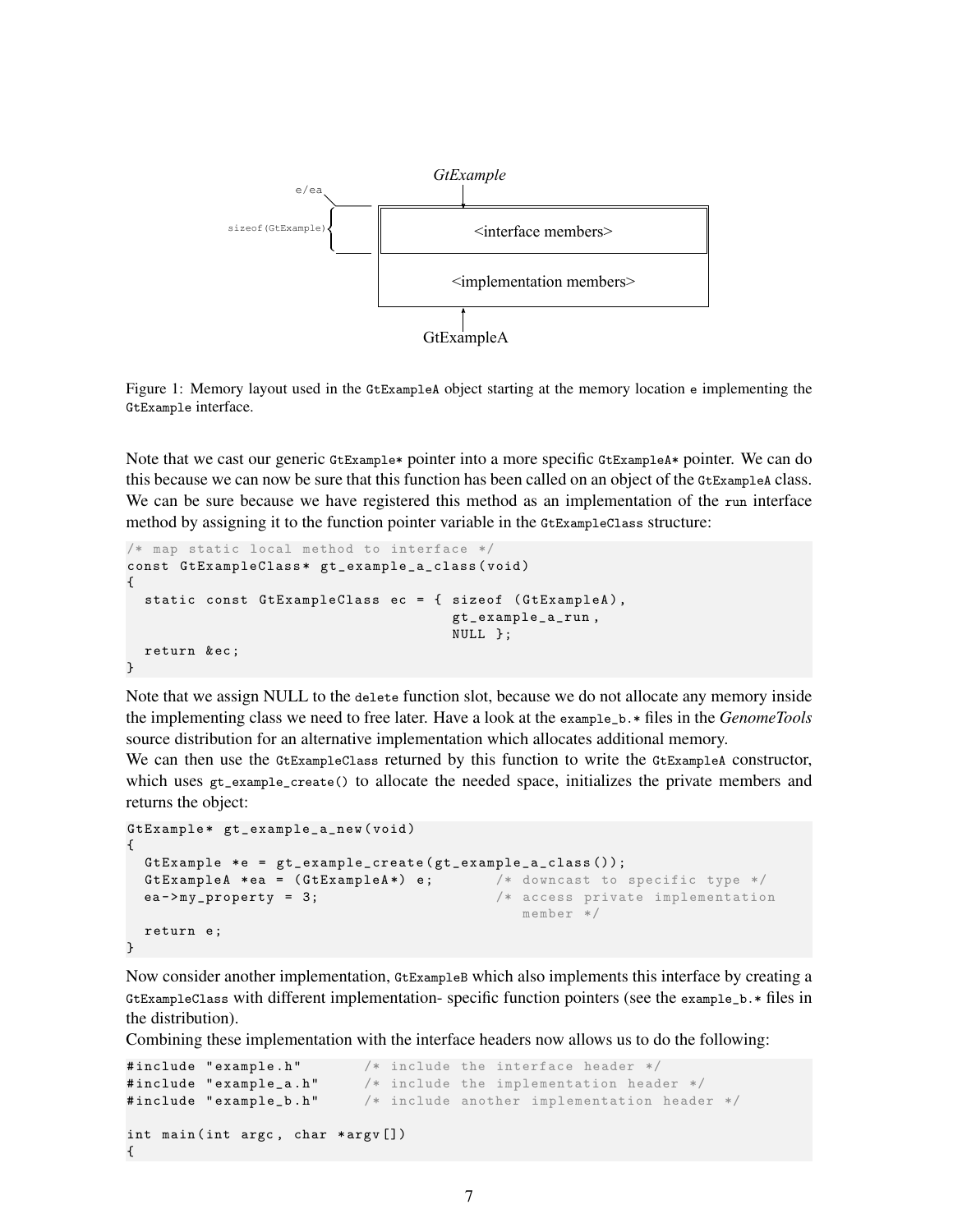```
GtExample *my_e = gt_example_a_new (); \qquad /* create GtExampleA object, but
                                           with interface type */
gt_example_run ( my_e ); /* call an interface method */
gt_example_delete ( my_e );
GtExample *my_e = gt_example_b_new (); /* create GtExampleB object, but
                                           with interface type */
gt_example_run(my_e); \qquad /* call an interface method */
gt_example_delete ( my_e );
return 0;
```
That is, we can access two implementations via a common set of interface methods.

## 2.3 Modules

}

Modules bundle related functions which do not belong to a class. Examples:

- dynalloc.h, the low level module for dynamic allocation, e.g. used to implement arrays in array.c and the above-mentioned strings
- sig.h, bundles signal related functions (high level)
- xansi.h, contains wrappers for the standard ANSI C library
- xposix.h, contains wrappers for POSIX functions we use

When designing new code, it is not very often the case that one has to introduce new modules. Usually defining a new class is the better approach.

#### 2.4 Unit tests

Classes and modules should contain a gt\_<classname>\_unit\_test function which performs a unit test of the class/module and returns 0 in case of success and -1 in case of failure. More information about how to write unit tests can be found in section [9.1.](#page-22-1)

#### 2.5 Tools

A *tool* is the most high-level type of component *GenomeTools* has to offer. Tools are command line interface (CLI) applications linked into the single gt binary. They make use of helper classes like the GtOptionParser to make development of command line tools easier. Having a common interface for option parsing and error reporting ensures a consistent user experience across all *GenomeTools* tools, as they behave the same way when invoked from the command line.

There are two possible code paths for defining and implementing a tool; only the newer approach will be described here. Simply put, a tool is just another object which needs to implement a special interface, providing callbacks for the *GenomeTools* runtime to call at predefined times during the tool's invocation. An example for a simple tool can be found in the tools subdirectory in the gt\_template.[ch] files.

First, a tool needs to define a structure to store its arguments. That is, every command line parameter needs to be represented by a member in the struct to store its value. For example, for a tool taking a boolean and a string parameter, we would need the following: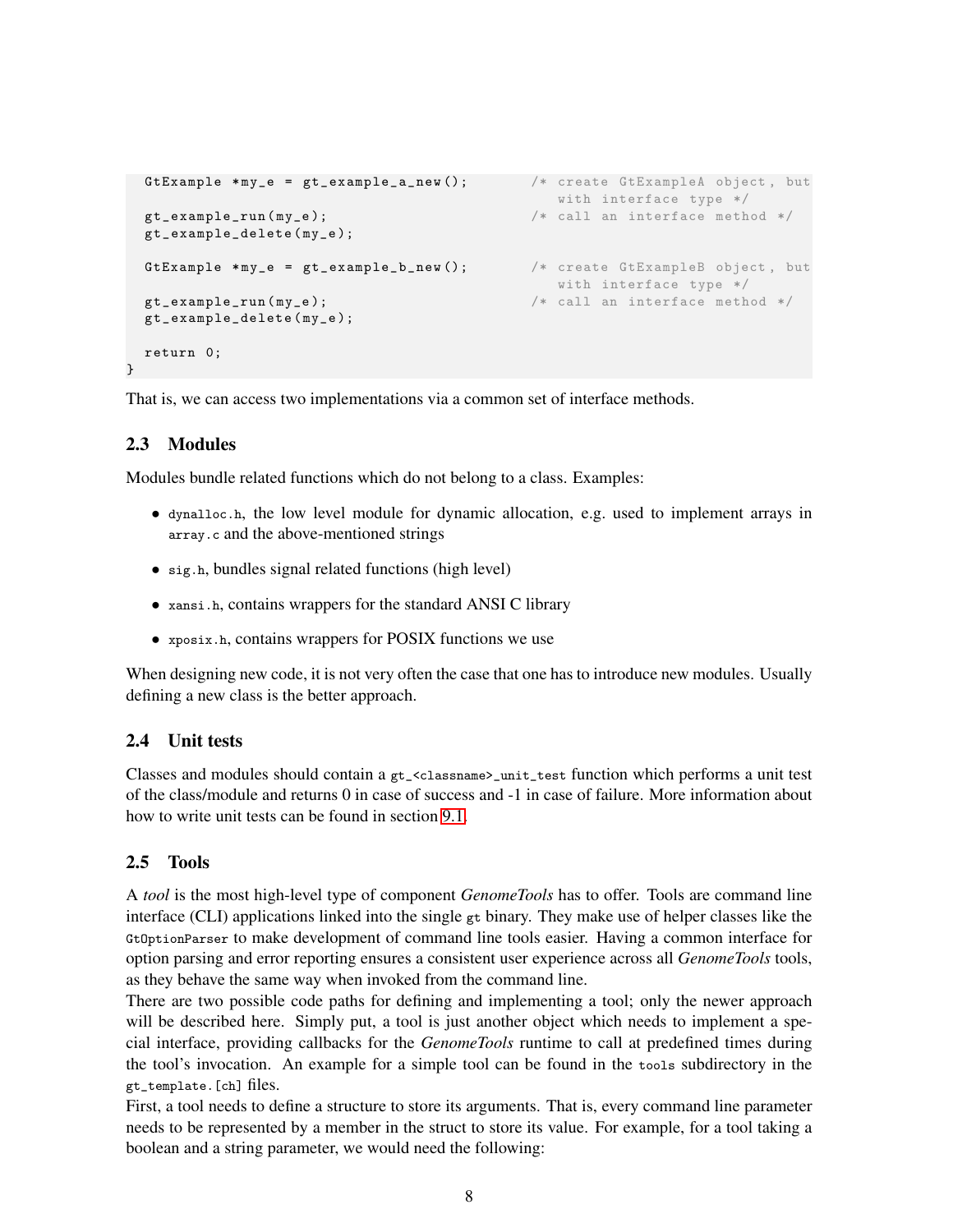```
typedef struct {
  bool bool_option ;
  GtStr *str_option;
} ExampleToolArguments ;
```
The tool also requires an initializer function which prepares the argument structure for value assignment. For example, the GtStr in above example must be instantiated:

```
static void* gt_example_tool_arguments_new (void)
{
  ExampleToolArguments * arguments = gt\_calloc(1, sizeof * arguments);arguments - > str\_option = gt\_str\_new();
  return arguments ;
}
```
as well as a destructor function which deletes the argument objects, if necessary, and then frees the memory used for the argument struct:

```
static void gt_example_tool_arguments_delete ( void * tool_arguments )
{
  ExampleToolArguments * arguments = tool_arguments ;
  if (!arguments) return;
  gt_str_delete ( arguments - > str_option );
  gt_free ( arguments );
}
```
The argument structure is filled by an *option parser*. An option parser is an object which gets passed an argument list, identifying parameter names and values and assigning them to the correct variables. It also handles the creation of a convenient help output by documenting the purpose of each option and its valid value range. See the interface documentation in src/core/option.h for a list of possible option types. A tool must contain a function returning an option parser object:

```
static GtOptionParser * gt_example_tool_option_parser_new ( void * tool_arguments )
{
  ExampleToolArguments *arguments = tool_arguments;
  GtOptionParser *op;
  GtOption * option ;
  gt_assert ( arguments );
  /* initialize with one-liner */op = gt-option_parser_new ("[option_1 \ldots][file]",
                                   "This<sub>U</sub> is<sub>U</sub> an<sub>U</sub> example<sub>U</sub> too1<sub>U</sub> for<sub>U</sub> demonstrates" purposes . " );
  /* -bool */option = gt_option_new_bool ( " bool " ,
                                     "this\text{dis}_\sqcupthe\sqcupboolean\sqcupoption",
                                     & arguments - > bool_option ,
                                     false); /* default value */gt_option_parser_add_option ( op , option );
  /* -string */option = gt_option_new_string ( " string " ,
                                        "pass<sub>u</sub>any<sub>u</sub>string<sub>u</sub>here",arguments - > str_option ,
                                       NULL); /* default value */gt_option_parser_add_option ( op , option );
```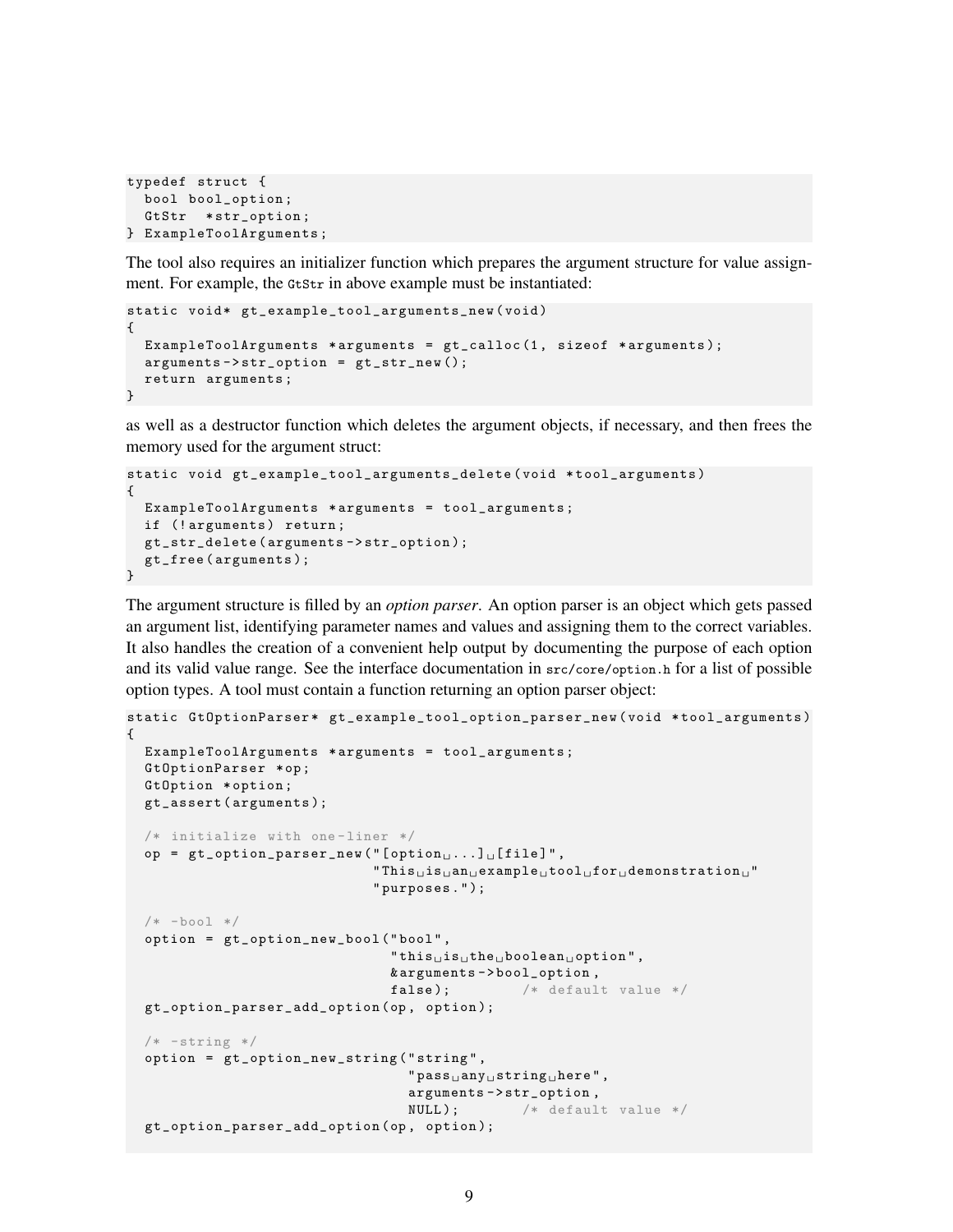```
return op ;
}
```
The option parser already performs initial validation of the parameters. For example, it makes sure that a numeric parameter is not given a string value, that unsigned values are always positive or that probabilities stay between 0 and 1. In an error case, tool invocation is stopped and the appropriate error message is printed to stderr.

For more sophisticated error checking, for example involving several parameters and their values at once, is is possible to write an argument checking function, which can set an error message in a GtError object (see [6.2\)](#page-19-1) and return a non-zero return value if an error was found:

```
static int gt_example_tool_arguments_check ( GT_UNUSED int rest_argc ,
                                                    void *tool_arguments,
                                                    GT_UNUSED GtError * err )
{
  ExampleToolArguments * arguments = tool_arguments ;
  int had_err = 0;
  gt_error_check ( err );
  gt_assert ( arguments );
  /* we assume that the string parameter must not be empty */
  if ( gt_str_length ( arguments - > str_option ) == 0) {
    gt\_error\_set(err, "parameter<sub>u</sub>'string' <sub>u</sub> must<sub>u</sub>not<sub>u</sub>be<sub>u</sub>empty)!");had_err = -1;
  }
  return had_err ;
}
```
In most cases, however, this function is not necessary and needs not be implemented.

The most important function which must be implemented in a tools is the runner. The runner calls the code that actually performs the tool's function and is the equivalent to the main function in a traditional C program. Its signature is very similar to a typical C main function as well, being passed the number of arguments argc and an array of argument strings argv.:

```
static int gt_example_tool_runner (int argc, const char **argv,
                                  int parsed_args ,
                                  void *tool_arguments,
                                  GT_UNUSED GtError * err )
```
In addition, it receives the number of arguments (parsed\_args) which were already parsed by the option parser, thus specifying an offset in the argument array from which the rest of the arguments begin. That is, if the parameter string was

-bool true - string foo bar baz

then parsed\_args would be 4, as the -bool and -string options and their values have already been parsed, leaving  $\arg v$  [parsed\_args] = 'bar' and  $\arg v$  [parsed\_args+1] = 'baz' to be handled by the runner.

The rest of the runner function could look like this:

```
static int gt_example_tool_runner (int argc, const char **argv,
                                   int parsed_args ,
                                   void * tool_arguments ,
                                   GT_UNUSED GtError * err )
{
 ExampleToolArguments * arguments = tool_arguments ;
```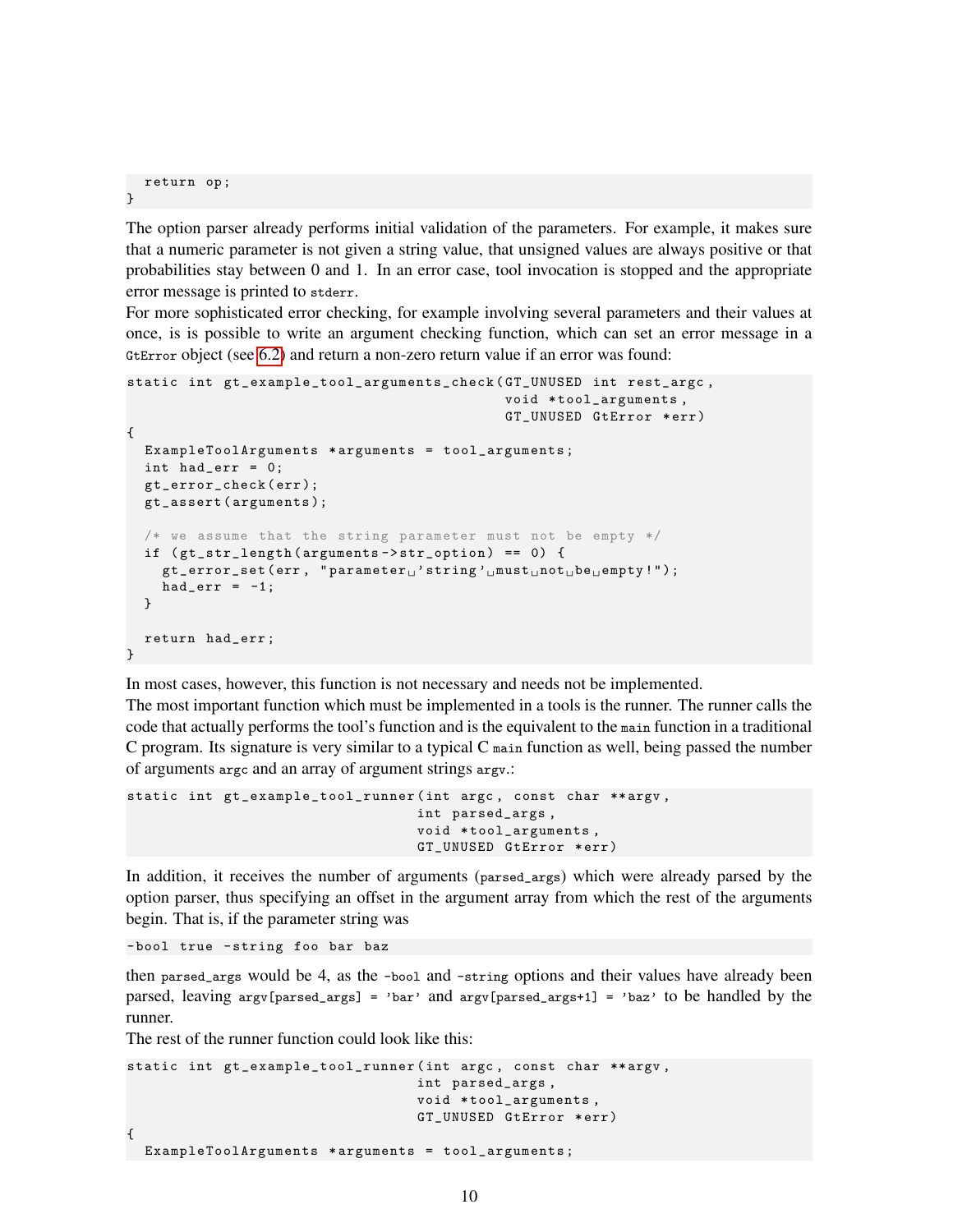```
int had_err = 0;
  gt_error_check ( err );
   gt_assert ( arguments );
  if ( arguments - > bool_option )
      print(f("the <sub>u</sub>bool <sub>u</sub> option <sub>u</sub>was <sub>u</sub>set\nu");print(f("the<sub>U</sub>string<sub>U</sub>was<sub>U</sub><sup>'</sup>,"s', ugt_str_get (arguments ->bool_option));
\Boxreturn\Boxhad_err;
}
```
Finally, the functions described above are registered in the new tool object by using  $gt\_tool_new()$  to create a new GtTool instance passing pointers to all the static callback functions.

```
GtTool* gt_example_tool(void)
{
 return gt_tool_new ( gt_example_tool_arguments_new ,
                      gt_example_tool_arguments_delete ,
                      gt_example_tool_option_parser_new ,
                      gt_example_tool_arguments_check ,
                      gt_example_tool_runner );
}
```
Let's assume that we have saved the implementation above in tools/gt\_example\_tool.c. We then make the gt\_example\_tool() function public by adding a tools/gt\_example\_tool.c header:

```
# ifndef GT_EXAMPLE_TOOL_H
# define GT_EXAMPLE_TOOL_H
# include " core / tool . h "
/* the example tool */
GtTool* gt_example_tool(void);
```
# endif

This function can then be added to the *GenomeTools* toolbox by adding the following lines to gtt.c:

```
...
# include " tools / gt_example_tool . h "
...
GtToolbox* gtt_tools (void)
{
  ...
  gt_toolbox_add_tool ( tools , " example " , gt_example_tool ());
  ...
}
```
After compilation, we can then run our tool by calling

```
$ gt example - bool true - string foo bar baz
```
## <span id="page-10-0"></span>3 Directory structure

All of these directories are given as subdirectories of the root directory of the *GenomeTools* source distribution.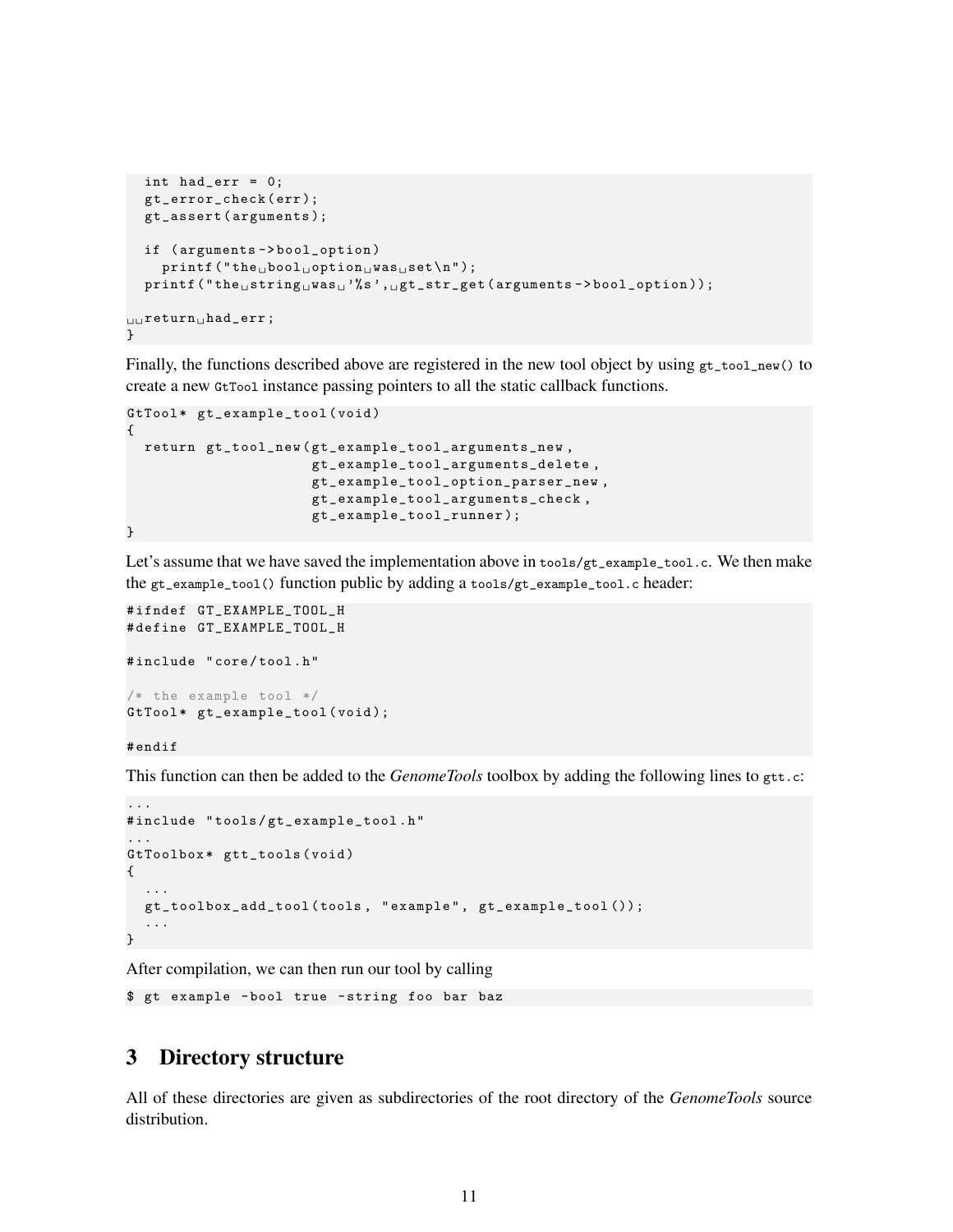- bin/ This subdirectory contains the *GenomeTools* binary executable gt as dynamic and static variants as well as the example executables built from src/examples. This directory is only populated after a make run. Running make cleanup will remove its contents.
- doc/ This subdirectory contains documentation such as this developer's guide, license information, format specifications, and the user manuals for the software tools included with the *Genome-Tools*.
- gtdata/ This subdirectory contains data needed for the *GenomeTools* to run which are not compiled into the *GenomeTools* binary itself, such as
	- texts for the tool on-line help (in gtdata/doc),
	- Lua code for documentation generation (in gtdata/modules),
	- ontology definition files (in gtdata/obo files),
	- *AnnotationSketch* default (e.g. a default style file, in gtdata/sketch), and
	- alphabet definition files for character mappings (in gtdata/trans).
- gtpython/ This subdirectory contains the Python bindings to selected parts of the *GenomeTools* library, as well as the Python test suite. See the README file in this directory for installation instructions.
	- gtruby/ This subdirectory contains the Ruby bindings to selected parts of the *GenomeTools* library. See the README file in this directory for installation instructions.
- gtscripts/ This subdirectory contains a number of Lua scripts written using the *GenomeTools* Lua bindings; most prominently the gtdoc.lua script to generate the documentation. These scripts can be run using the gt executable, which is a Lua interpreter as well, by giving the script name instead of a tool name.
	- lib/ This subdirectory contains the *GenomeTools* static and dynamic libraries when built.
	- obj/ This subdirectory contains object files as they are created during *GenomeTools* compilation.
	- scripts/ This subdirectory contains useful scripts for *GenomeTools* developers.
		- src/ This subdirectory contains the main *GenomeTools* source tree. In particular, there is a number of subdirectories:
			- the src/annotationsketch subdir contains *AnnotationSketch* code for genome annotation drawing,
			- the src/core subdir contains general code, i.e. basic data structures, memory management, file access, encoded sequences, sequence parsers, tool runtime, option parser, multithreading, etc.,
			- the src/examples subdir contains simple example applications built on *GenomeTools* (streams, or a GUI app),
			- the src/extended subdir contain code for annotation handling and parsing, stream processing, alignment, chaining, etc.,
			- the src/external subdir contains third-party source code which is distributed with the *GenomeTools* source and built alongside the *GenomeTools*,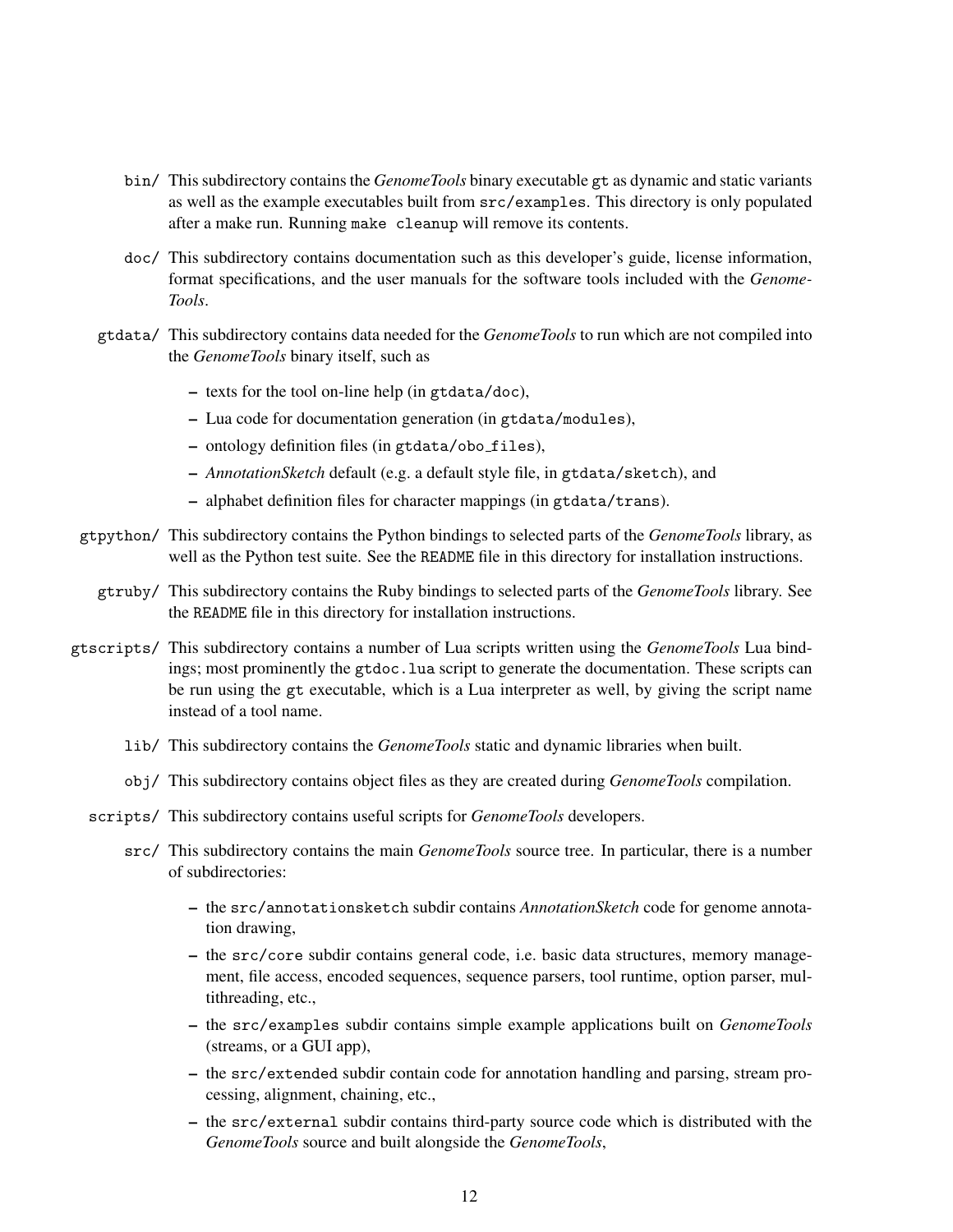- the src/gth subdir with *GenomeThreader* code,
- the src/gtlua subdir with Lua bindings for some of the *GenomeTools* classes and modules,
- the src/ltr subdir with LTR retrotransposon prediction and annotation code,
- the src/match subdir with code for index structure construction and access, short read mapping, matching algorithms etc.,
- the src/mgth subdir contains *MetaGenomeThreader* code,
- the src/patches subdirectory with platform-specific patches, and
- the tools subdir with code for all the tools included with *GenomeTools*.
- testdata/ This subdirectory contains test data used in the testsuite. Please refrain from storing large files  $($  1MB) in this directory, but use the gttestdata repo instead (see [9.2.2\)](#page-24-0). Special subdirectories:
	- The testdata/gtscripts subdir contains test scripts used in the Lua test cases,
	- the testdata/gtruby subdir contains test scripts used in the Ruby test cases, and
	- the testdata/gtpython subdir contains test scripts used in the Python test cases.
- testsuite/ This subdirectory contains the test suite definitions as Ruby files as well as the test engine and temporary data created using test runs. After starting a test suite run, the testsuite/stest\_testsuite subdirectory then contains a directory named test  $\cos$  for each test, where  $\cos$  is the test number. See [9.2.1](#page-23-0) for more details.
	- www/ This subdirectory contains the content of the *GenomeTools* website.

# <span id="page-12-0"></span>4 Public APIs

In *GenomeTools*, we distinguish between *public* and *non-public* application programming interfaces (APIs). The API describes the classes and modules belonging to the *GenomeTools* and their methods and functions, in particular their signatures; that is, their name, return value, and number and types of their parameters.

The public API is a subset of the *GenomeTools* library which is intended to be used by developers which do not belong to the *GenomeTools* core development team, and is fairly high-level at this point. To ensure compatibility with future versions of the *GenomeTools* library, the public API is supposed to be subject to as little change as possible. That is, interface changes should be made very sparsely, and interface design should 'look forward' to make such changes unneccessary. For example, interface functions which could fail in theory should receive error handling facilities in their signature (such as a return code and a GtError object), even if their current (and maybe only) implementation cannot fail. This leaves room for implementations that *may* fail without having to break the API when the new implementation finds its way into the *GenomeTools*.

All public API functions for a given class must be declared in a prototype header file named <class>\_api.h. This header file must only include other public API headers. All of the public API header files are packaged to be distributed with the *GenomeTools* tarball and are installed into the given include path. That is, the functions defined in them are later accessible by including genometools.h only.

It is important to note that all functions in the public header files must be properly documented (see section [5.7\)](#page-16-0).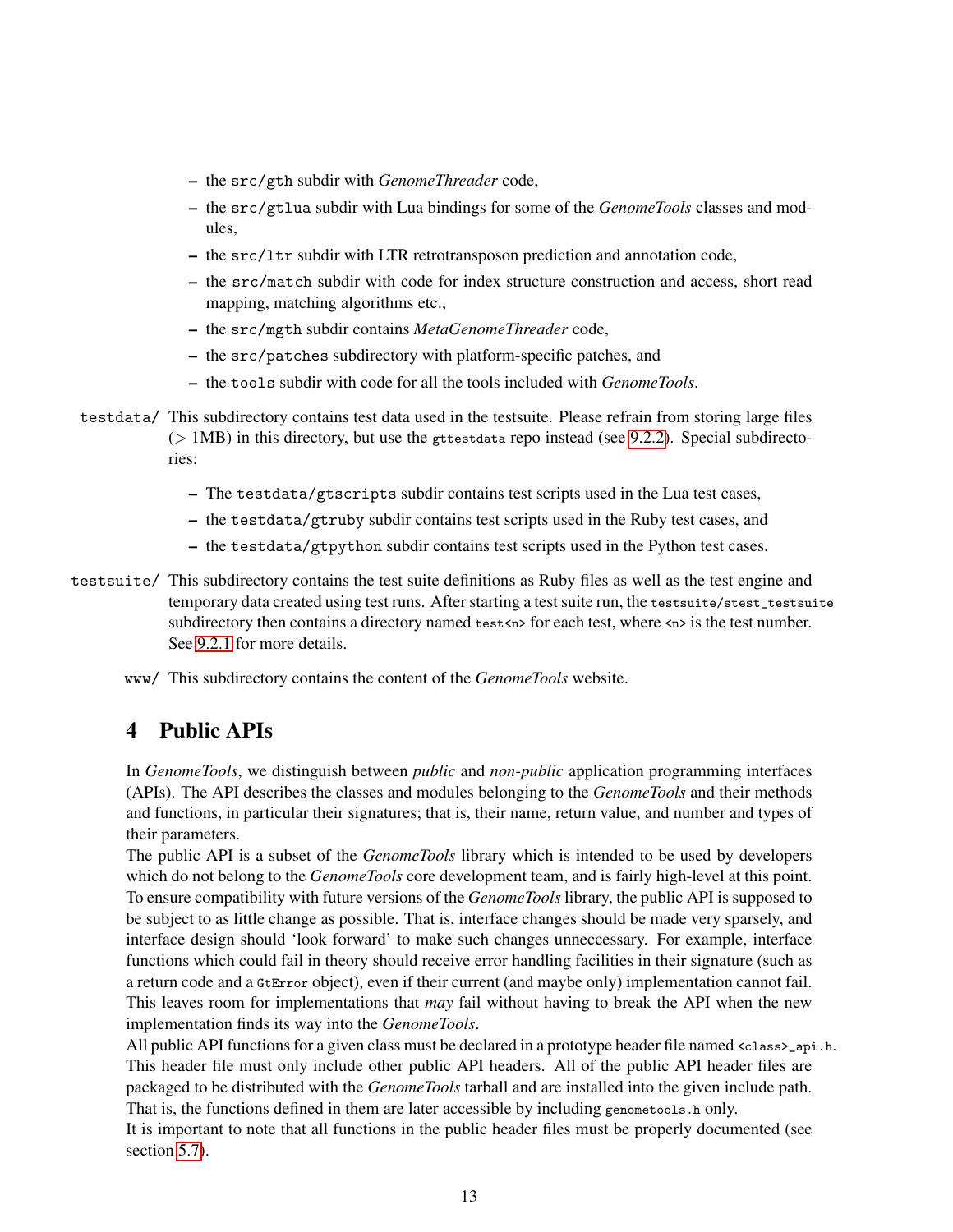# <span id="page-13-0"></span>5 Coding style

## 5.1 General rules

- No line in the source code must be longer than 80 characters. This allows proper formatting of the code.
- There must be not more than one consecutive empty line in the source code.
- Trailing spaces are disallowed.
- There must not be a comma at the beginning of a line.
- Unless it is at the end of a line, a comma should be followed by a space. Example:

```
cmpfunc (gt_array_get (a, idx), gt_array_get (b, idx));
```
instead of

```
cmpfunc ( gt_array_get (a , idx ) , gt_array_get (b , idx ));
```
• The symbols  $\epsilon$  =  $\epsilon$ ,  $\epsilon$  =  $\epsilon$  und  $\epsilon$ ! =  $\epsilon$  should be enclosed by spaces. That is, write

```
i = 0;instead of
```
- $i = 0;$
- There must be a space between the keywords for, if, sizeof, switch, while and do and the following parenthesis.
- The opening braces  $(\cdot)$  after the keywords if, else, for, do, and while should be on the same line as the keyword.
- The curly braces following an if or else expression should be omitted if the expression and the (single) following statement both fit on a single line.
- The keyword else should be placed on a separate line.
- Semantic blocks (statements inside loops, function definitions, etc.) must be indented by exactly two spaces w.r.t. the enclosing block. This explicitly means *no tabs*, configure your editor!

Here is an example:

```
bool
gt_array_equal ( const GtArray *a , const GtArray *b , GtCompare cmpfunc )
{
  unsigned long idx , size_a , size_b ;
  int cmp ;
  gt\_assert (gt\_array\_elem\_size(a) == gt\_array\_elem\_size(b));size_a = gt_array_size(a);size_b = gt_array_size(b);if ( size_a < size_b )
    return false ;
  if ( size_a > size_b )
    return false ;
```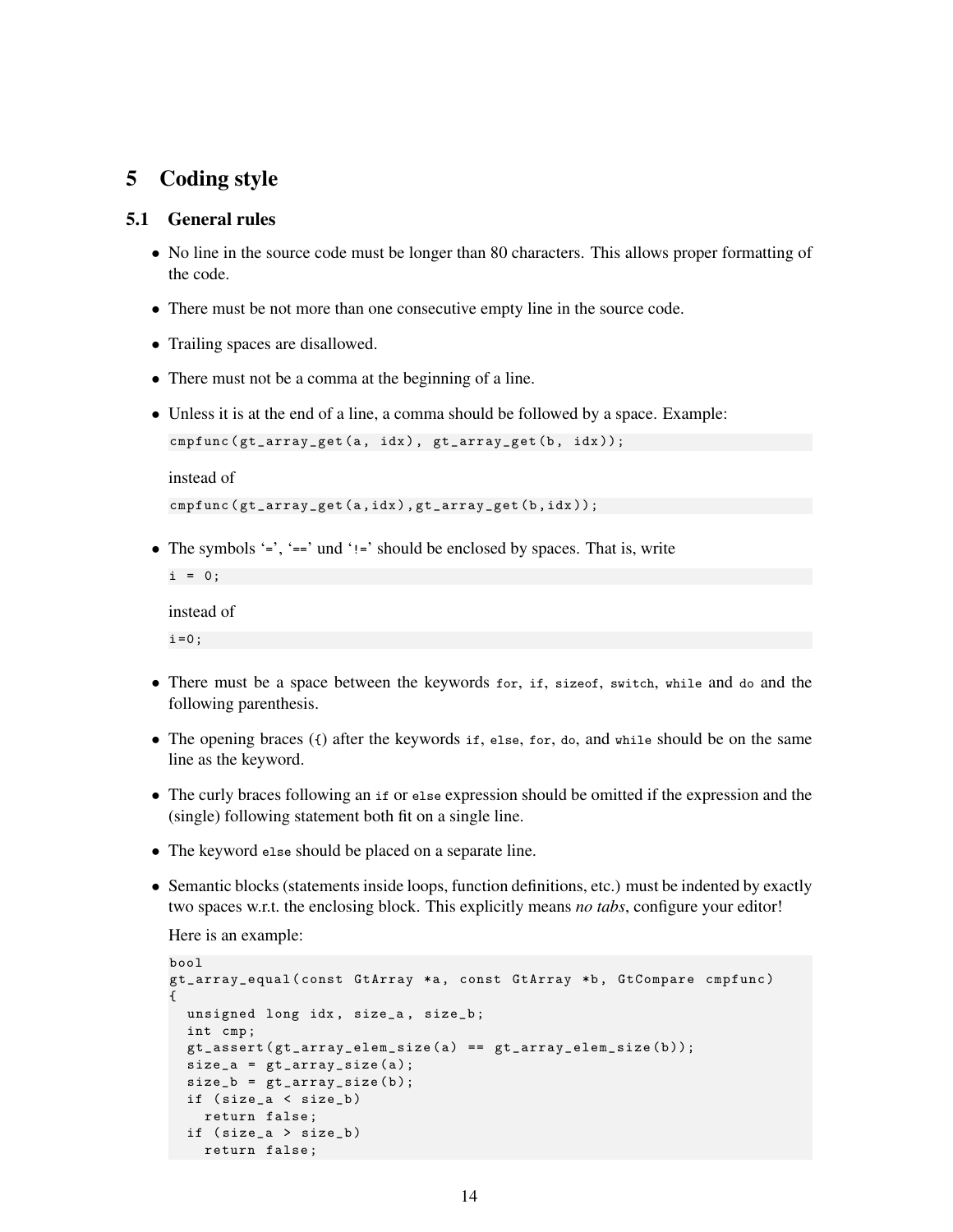```
for (idx = 0; idx < size_a; idx++) {
    cmp = cmpfunc(gt_array_set(a, idx), gt_array_set(b, idx));if (\text{cmp} != 0)return false ;
  }
  return true ;
}
```
- Use the scripts/src\_check and scripts/src\_clean scripts regularly to check your source code for style violations.
- Use the scripts/pre-commit git hook to automatically run a src\_check before each commit. The commit will be canceled if errors are found. To enable the git hook, copy the file scripts/pre-commit into the .git/hooks subdirectory of your *GenomeTools* repository.
- Static variables inside functions are not allowed. An exception are class structs, which must be static.
- All functions except those which should be callable publicly should be declared as static. All non-static functions must be documented in a header file. Think twice before making a function public. Its interface should be clean enough to be understood by someone who does not know implementation details!
- If a *GenomeTools* module or class exists for your particular need, use it instead of using more low-level means (e.g. try to use GtFile and friends for file access instead of fopen()/fclose()/... directly). Consult the documentation and the header files!

## 5.2 Global variables

- Generally, global variables are not allowed.
- There are exceptions in very rare cases, in which must be made sure that the content in question is initialized, synchronized for multithreaded use and properly cleaned up. Do not add global variables without talking to one of the core developers!

## 5.3 Types

- Use unsigned types whereever possible. We need to process large amount of data and we may need every bit to process it.
- Use unsigned long for sequence positions/lengths/offsets/.... The unsigned long type equals the word size on all common systems (i.e., it is 32-bit wide on 32-bit systems and 64-bit wide on 64-bit systems) which makes it ideal for most use cases.
- Use Gtstr and GtArray instead of manipulating byte arrays directly if possible, especially when returning strings or item collections from a function.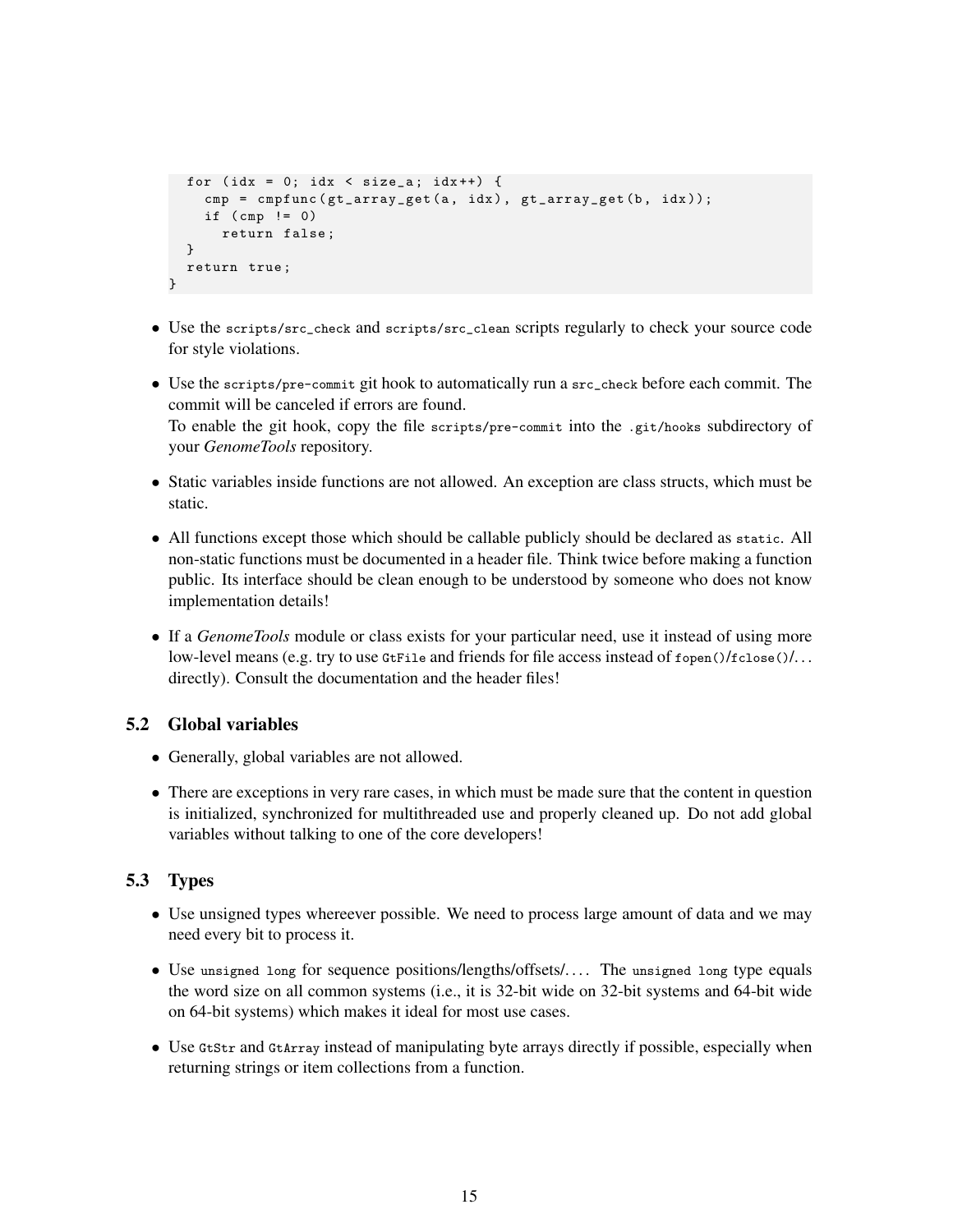#### 5.4 Naming rules

- Class names must begin with Gt, e.g. GtArray, GtNodeStream.
- $\bullet$  Class names may use camel case<sup>[1](#page-15-0)</sup> if multiple words are required, e.g. GtNodeStream.
- Source and header files for a class must start with the class name in lowercase, without the Gt prefix. If camel case is used in the class name, use underscores in the respective file name, e.g.  $GtNodeStream \rightarrow nodestream$ . [ch].
- Variable names and function names must be all lower-case.
- Variable names and function names should use underscores to separate words (e.g. use the function name get\_first\_five\_chars instead of getfirstfivechars).
- The names of public (i.e. non-static) functions must be prefixed by the string 'gt\_' to avoid namespace clashes when linking the *GenomeTools* library with third-party code.
- Class or module names must follow the 'gt\_' part in the function name.
- In method signatures, the object on which the method is called must always be the first argument of the method. That is, method method in class GtClass must be defined as:

```
< type > gt_class_method ( GtClass * , < params >);
```
## <span id="page-15-1"></span>5.5 Copyright lines

• Every header and C source file must begin with a comment containing author and license information:

```
/*
Copyright (c) 2007 -2010 Gordon Gremme <gremme@zbh .uni - hamburg .de >
Copyright (c) 2007 -2008 Center for Bioinformatics , University of Hamburg
```
Permission to use, copy, modify, and distribute this software for any purpose with or without fee is hereby granted, provided that the above copyright notice and this permission notice appear in all copies .

THE SOFTWARE IS PROVIDED "AS IS" AND THE AUTHOR DISCLAIMS ALL WARRANTIES WITH REGARD TO THIS SOFTWARE INCLUDING ALL IMPLIED WARRANTIES OF MERCHANTABILITY AND FITNESS . IN NO EVENT SHALL THE AUTHOR BE LIABLE FOR ANY SPECIAL , DIRECT , INDIRECT , OR CONSEQUENTIAL DAMAGES OR ANY DAMAGES WHATSOEVER RESULTING FROM LOSS OF USE , DATA OR PROFITS , WHETHER IN AN ACTION OF CONTRACT , NEGLIGENCE OR OTHER TORTIOUS ACTION , ARISING OUT OF OR IN CONNECTION WITH THE USE OR PERFORMANCE OF THIS SOFTWARE . \*/

- Each developer with substantial contributions (for example, by implementing new features, refactoring, or fixing bugs which require large rewrites) should give his/her name and email address, updating the given year ranges in the process.
- The "Center for Bioinformatics" copyright line is only required for developers employed by it, because only in this case the University gains any copyright.

<span id="page-15-0"></span> $^{\rm l}$ <http://en.wikipedia.org/wiki/CamelCase>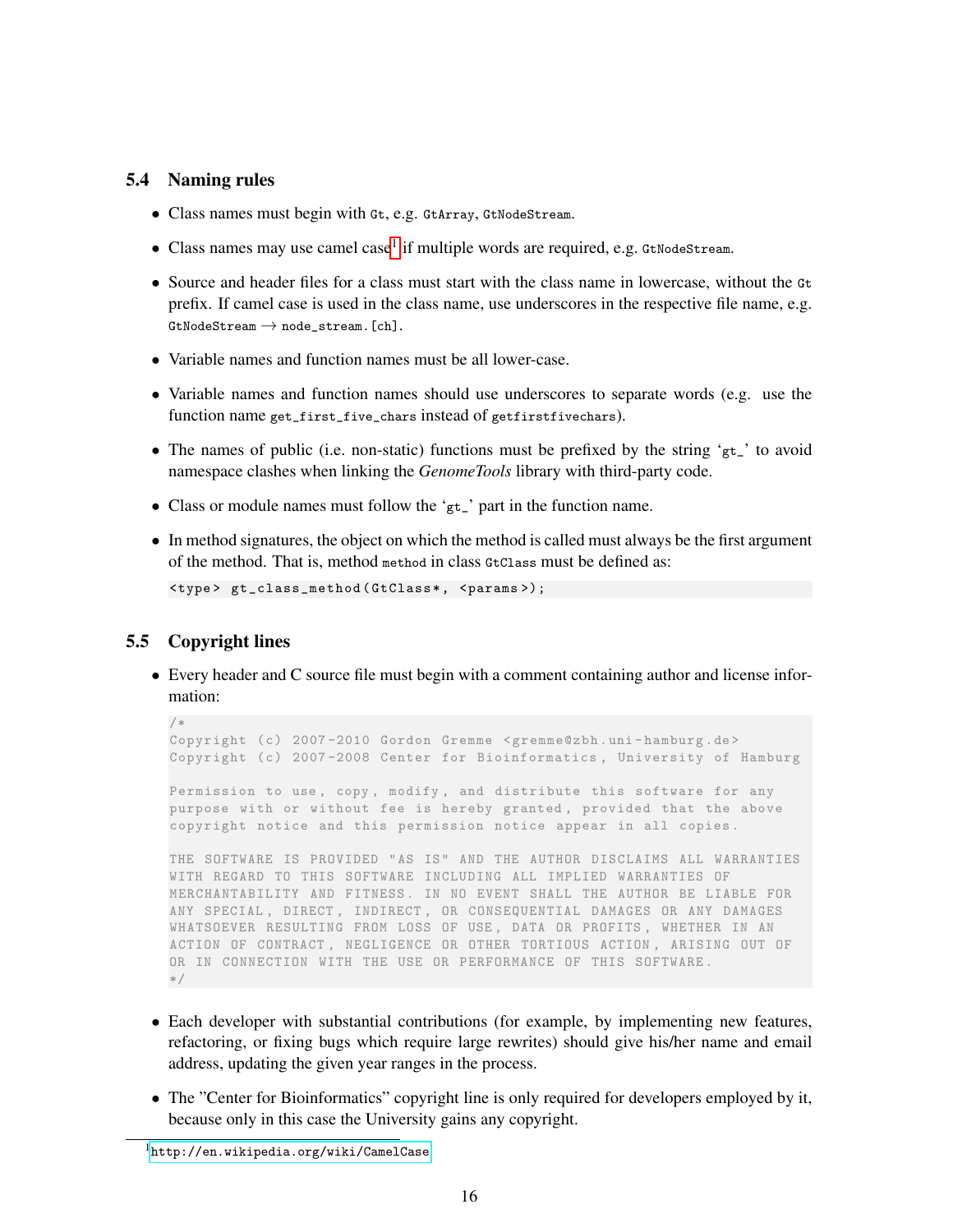#### 5.6 Header files

• Use conditional inclusion to avoid including the same header file multiple times. Between the copyright header and the beginning of the declarations, put the following:

```
# ifndef FILENAME_H
# define FILENAME_H
```
and put an

# endif

at the end of the header file. This causes the preprocessor to include the section between the #ifndef and #endif only once.

• The identifier to be #defined must be the filename of the header file in uppercase with all nonalphanumeric characters replaced by underscores.

#### <span id="page-16-0"></span>5.7 Comments and documentation

- Comments are written in plain C style  $(\nmid \ldots \nmid \cdot)$ . C++-style comments  $(\nmid \cdot \ldots)$  are disallowed.
- The public API files (header files ending in  $*_{api}$ ) are examined for automatic generation of API documentation. The following annotations are supported:
	- Each type (e.g. class) should be directly preceded by a comment describing the purpose of the class. Example:

```
/* <GtArray*> objects are generic arrays for elements of a certain
  size which grow on demand. */
typedef struct GtArray GtArray ;
```
– Each function (method) should be directly preceded by a comment describing the purpose of the function, its preconditions, return value, and parameters. Example:

```
/* Add element <elem> to <array>. The size of <elem> must equal the
  given element size when the <array> was created and is determined
  automatically with the <sizeof> operator. */
#define gt_{array\_add}(array, elem)gt_array_add_elem ( array , &( elem ) , sizeof ( elem ))
/* Add element <elem> with size <size_of_elem> to <array>.
  <size_of_elem > must equal the given element size when the <array >
  was created. Usually, this method is not used directly and the
  macro \leqgt_array_add()> is used instead. */
void gt_array_add_elem ( GtArray * array , void * elem ,
                                size_t size_of_elem );
```
- Code keywords (parameters, class names, references to other functions) can be marked by putting them between angled brackets (<...>). Also, keywords can be marked as strong (bold) by putting them between three underscores  $(\_ \_ \ldots \_ )$  or emphasized (italic) by using two underscores  $(\_ \ldots \_ \_ )$ .
- The comment line should briefly describe
	- what the method does (e.g. "Calculates and returns X. . . ", "Delivers the next element in order...", "Adds element X..."),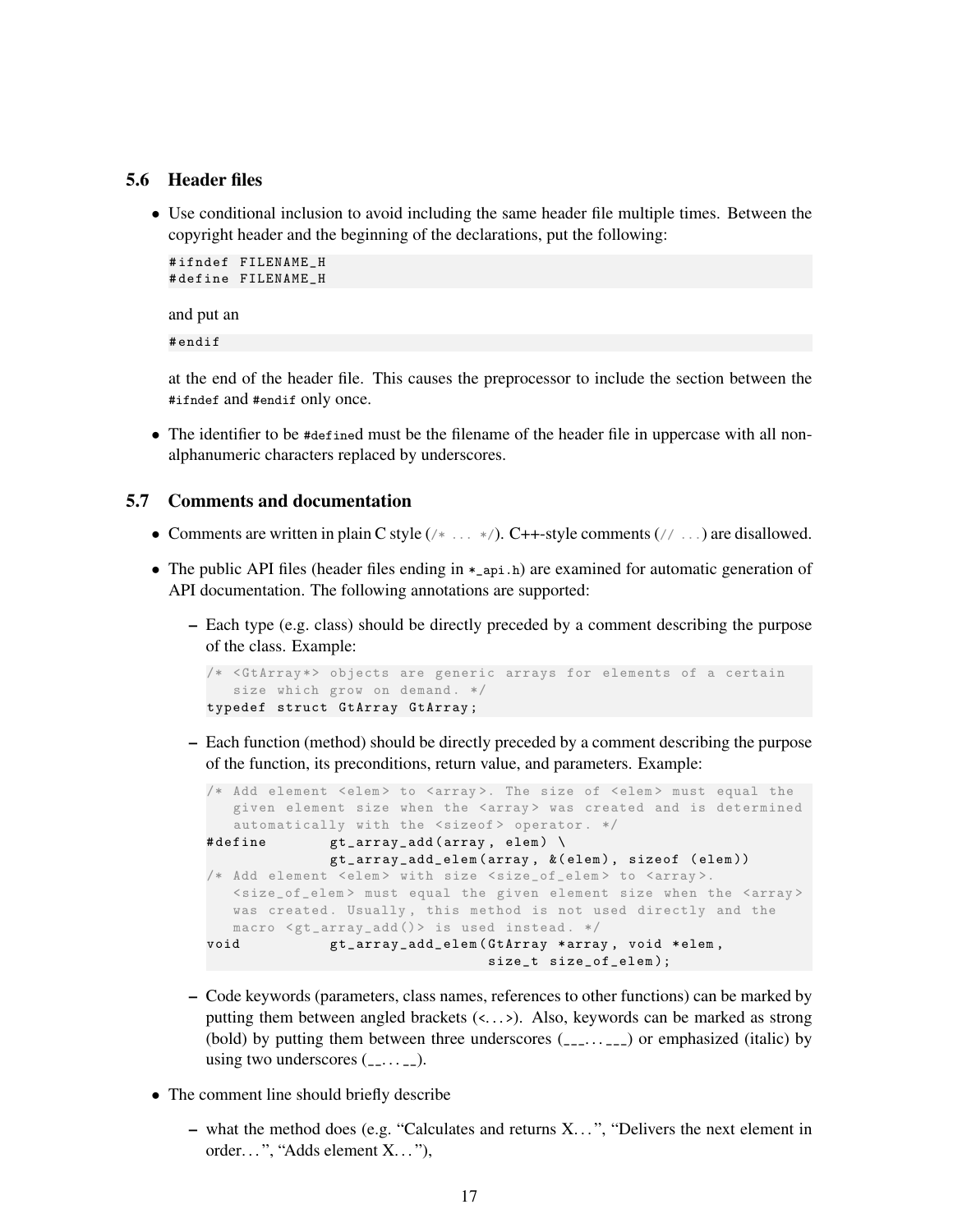- what *all* parameters are supposed to be (ideally given in the context of what the method does),
- what the return value is,
- potential side-effects, and
- if the function receives or returns a pointer, whether ownership is taken or retained for the accepted or returned memory (i.e. "takes ownership of parameter X" or "X must be deleted by the caller").
- Do not group multiple functions beneath one comment line, even if they are largely similar and differ only in minor details. If required, repeat the comment above each function to ensure that both get an entry in the generated documentation.
- Stars (\*) are *not* to be continued on every line of the comment, as many editors like to do by default. Doing so anyway will lead to interspersed star symbols in the generated output.
- Please refrain from using other markup formats such as Doxygen or Javadoc style. It may look alright in the plain text, but will most certainly come out weird in the generated LaTeX or HTML documents.
- Use the docs target in the *GenomeTools* Makefile to build the API documentation, which is then found in www/genometools.org/htdocs subdirectory (libgenometools.html).

#### 5.8 Function pointers

• Function pointer declarations used in public headers (e.g. to be used as method arguments) should always be typedef'ed to an identifier prefixed with Gt. An example:

```
typedef int (*GtCompareWithData)(const void*, const void*, void *data);
```
The function pointer type can then be used in a sort function this way:

```
void gt_qsort_r ( void *a, size_t n, size_t es, void * data,
                GtCompareWithData cmp );
```
instead of:

```
void gt_qsort_r ( void *a, size_t n, size_t es, void * data,
                 int (*\text{cmp}) (const void*, const void*, void *data));
```
which makes the headers much harder to read.

• If callback functions need additional data to work, provide an additional void \* pointer to pass external data to the callback function (as, for example, done with the data parameter in the function  $gt_{\text{qsort}_r}()$  above). Do not use global variables for that purpose!

### 5.9 #defines

- Identifiers introduced by a #define statement should be completely written in upper case letters. This also holds for the arguments of macros.
- Identifiers introduced by public #defines should be prefixed with GT\_.
- In public headers, #define statements should only set constants. Macros defining code parts should only be used – very sparingly – locally within a class or module implementation.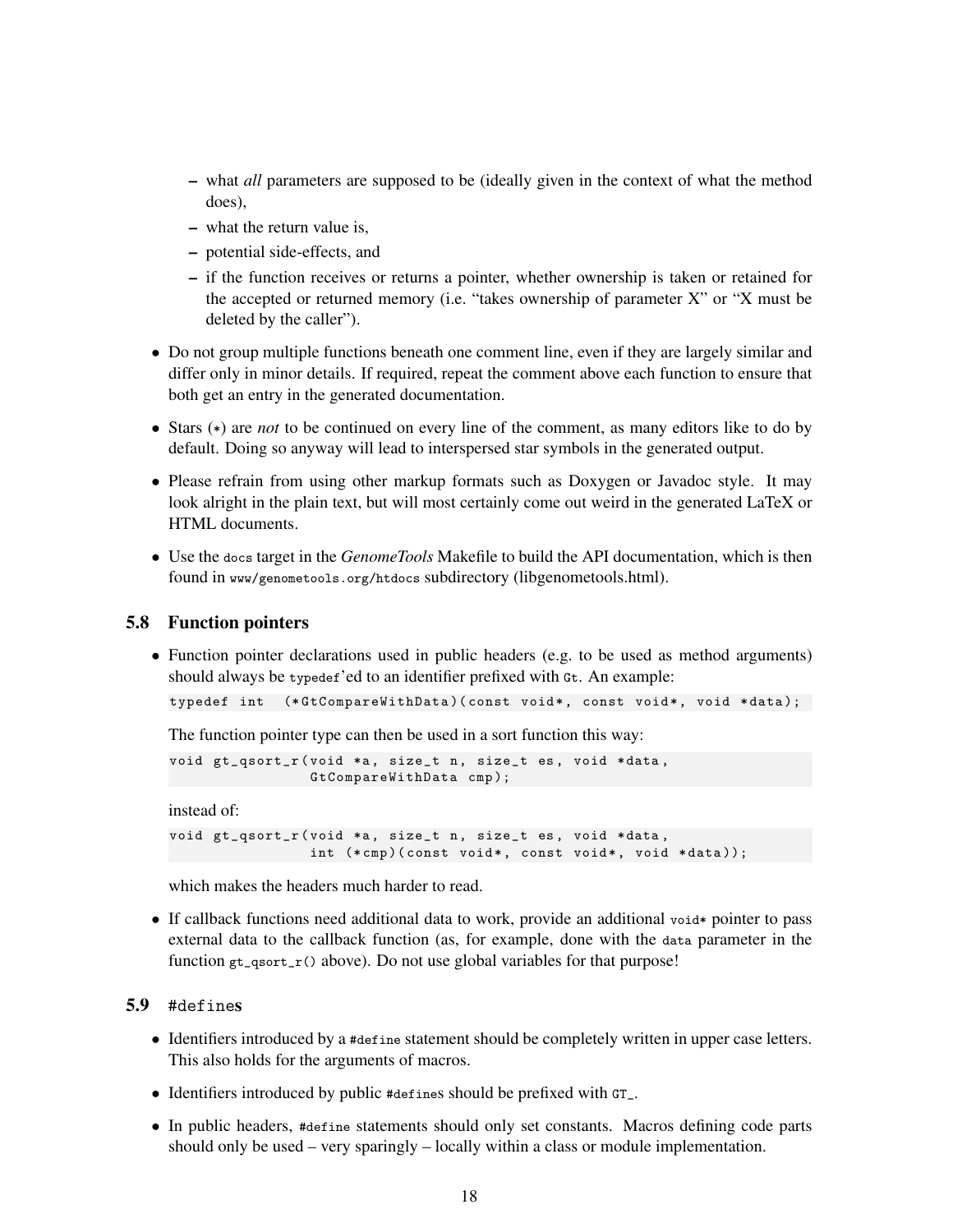### 5.10 Information hiding

In *GenomeTools*, we try to adhere to object-oriented design guidelines. An integral part of these is the enforcement of *information hiding* or *encapsulation*, that is, making access to an object's internal state only possible through accessor functions.

From this, it follows directly that the use of 'open' structs, that is, C structures defined in public headers, is strongly discouraged! Structures (and structure member accesses) should only be implemented within a C file. This applies to both structures used to implement classes as well as structures used as auxiliary data structures.

A notable exception are structs implementing classes which only act as containers, i.e. in which the only methods manipulating the members would be setter and getter methods (see core/range\_api.h). However, even those structures should provide accessor, constructor and destructor methods so they can safely be created, accessed and deleted from scripting language bindings lacking support for proper C structure access.

# <span id="page-18-0"></span>6 Error handling

We distinguish between *programming errors* and *run-time errors*. Programming errors occur when the developer uses resources in an inherently erroneous way, e.g. passing a null pointer where a valid pointer is expected, passing incorrect length values to string comparison functions, or accessing uninitialised memory. This often happens because of incomplete documentation, or by running into "corner cases" which were overlooked. If undetected, they can lead to nasty bugs that are hard to track down. Other special cases are expected to come up sooner or later. For example, a user may specify a file name for input or output which is not readable or writable, or which does not exist. Typically, it is not intended to terminate program execution at that point, but to react in a graceful way (e.g. by creating a new file, reporting a proper error message, or asking for a different file name). These are run-time errors.

#### 6.1 Programming errors

- Use gt\_assert() to check invariants in your program, that is, any conditions that you hold to be true for the following code to work properly. For example, in a function getting a pointer as a parameter which is to be dereferenced later, you should assert that the pointer is not NULL prior to dereferencing. Similarly, in a function that is supposed to never return a negative number, one should use gt\_assert() to check this condition directly before the return statement.
- If the expression given to  $gt$ -assert() as a parameter evaluates to false (that is, 0, false, or NULL), the program will abort.
- Assertions can be disabled at compile time by passing the assert=no switch to the make call. If variables or parameters are only used in an assertion, disabling assertions may trigger this error message:

```
error: unused parameter 'x'
or
error: unused variable 'y'
```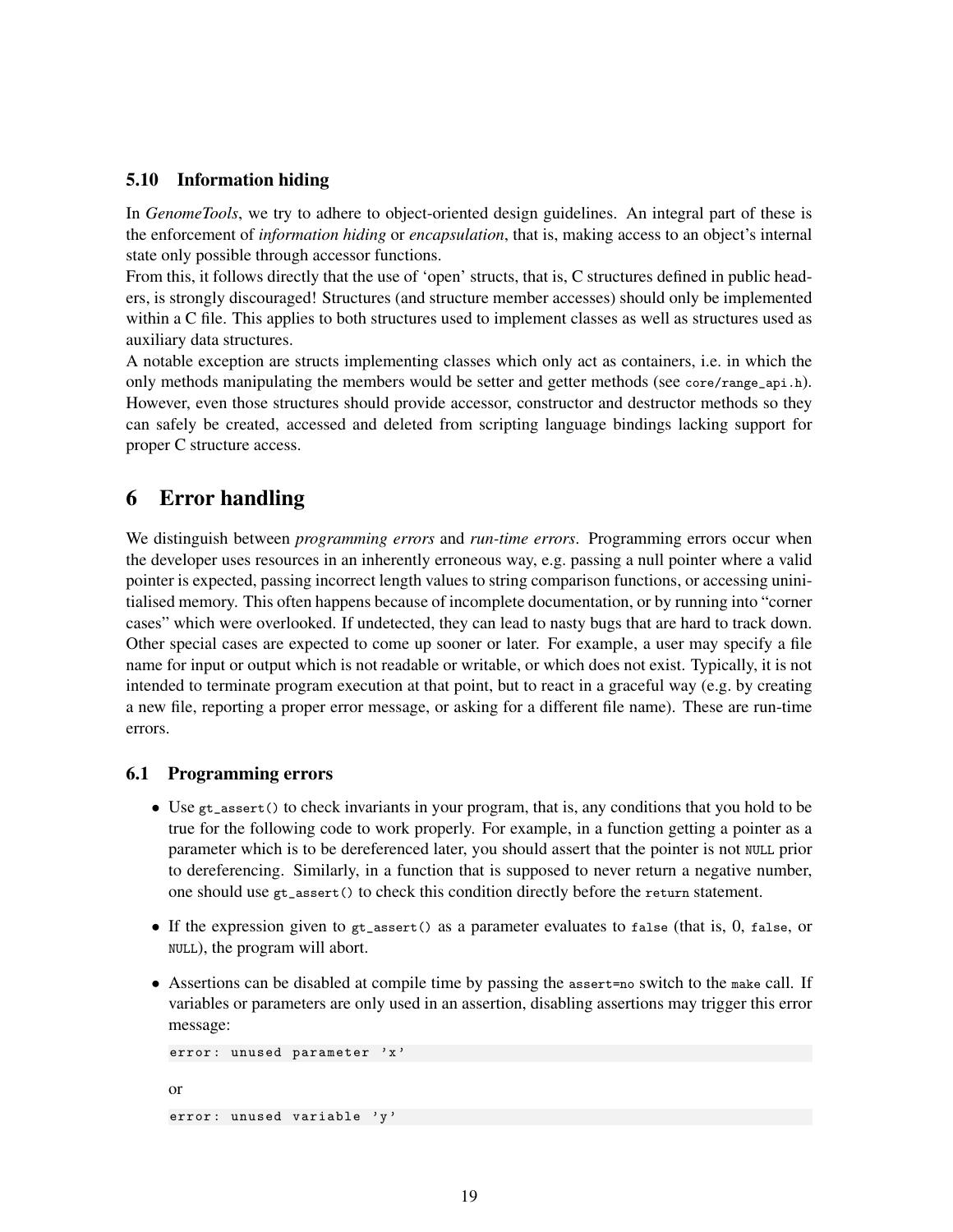Include core/unused\_api.h and prefix the declaration of the offending identifier with GT\_UNUSED to inform the compiler that this variable is intentionally unused.

### <span id="page-19-1"></span>6.2 Run-time errors

- Functions that are allowed to fail at run-time must return a negative error code or NULL. The code for successful execution should be 0 or a pointer different from NULL. Positive return values may be used as results. Such functions should also receive a GtError object as their last parameter, in order to store and propagate error messages. If a function may return an error code or NULL, *always* check for this and handle the case accordingly.
- Use the GtError class (see core/error\_api.h) for storing error messages and error status:

```
char* get_first_five_chars(const char *str, GtError *err)
{
  char * ret;
  if (strlen(str) < 5) {
    gt\_error\_set( err, "string<sub>u</sub>''s'uis<sub>u</sub>shorter<sub>u</sub>than<sub>u</sub>5<sub>u</sub>characters", str);return NULL ;
  }
  ret = gt_calloc (6 , sizeof ( char ));
  strncpy (ret, str, 5);
  return ret ;
}
```
• Use a variable called had\_err which is initialized to 0 and then assigned an error status such that an error is set when had\_err $\neq 0$ :

```
int had_err = 0;
const char * prefix;
GtError *err = gt_error_new();
if ((prefix = get_first_five_chars("foo", err))) {
 /* go on with next step */
}
else
 had_err = -1;
if (! had_err ) {
  ...
}
```
-1 should be used to store an error in the had\_err variable. It is very idiomatic to write if (had\_err)... or if (!had\_err)....

- Catch run-time errors and create error messages as close to their source as possible.
- The error object should always be the last parameter and should be named err.

## <span id="page-19-0"></span>7 Memory management

## 7.1 Allocation/deallocation

• Space allocation is only allowed using the  $gt\_m$ alloc(),  $gt\_calloc($ ),  $gt\_realloc($ ) functions in core/ma\_api.h. Use gt\_free() to deallocate memory. These methods are analog to malloc(3),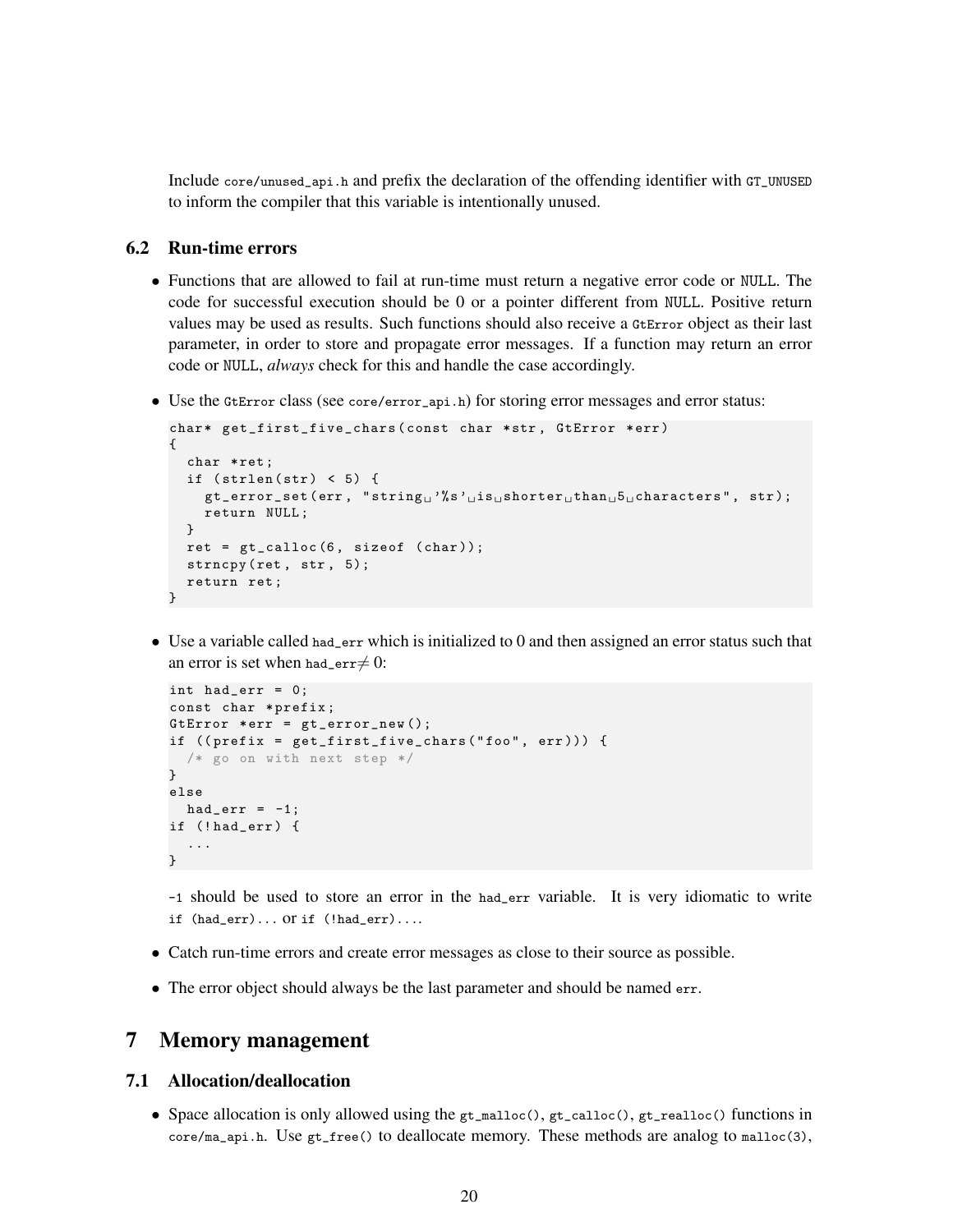calloc(3) and realloc(3) from the C standard library, except that they never return NULL upon failure.

• The gt\_ma\_get\_space\_peak(), gt\_ma\_show\_space\_peak() and gt\_ma\_check\_space\_leak() functions in core/ma\_api.h can be used to evaluate memory usage and check for memory leaks.

## 7.2 Reference counting

Sometimes it is desired to have an object referenced by more than one other object, avoiding to gt\_free() the object's memory until the last reference to the object has been dropped. In *GenomeTools*, *reference counting* is used to implement this behaviour. That is, each object keeps the number of objects still keeping a reference on it in a local member variable. This is done by each referencing object calling the object's  $ref()$  method to announce that they now keep a reference, thus increasing the reference count. When the object reference is no longer needed, the usual delete() method is used. The delete() method checks and decreases the reference count and defers free'ing the object's memory until the object is not referenced by any other object any more. This makes reference counting a simple form of garbage collection.

To add reference counting to a class, perform the following steps:

- Add an unsigned int counter variable called reference\_count to the private member variables of the class; this variable must be initialized to 0 in the constructor.
- Consider a class *GtFoo* to which we want to add reference counting capabilities. Then add a method gt\_<classname>\_ref(), in this case gt\_foo\_ref() to the interface of the class:

```
GtFoo* gt_foo_ref (GtFoo *f)
{
 gt\_assert(f);
 f - > reference_count ++;
 return f ;
}
```
• In the destructor, check the reference count and only free the memory when necessary:

```
void gt_foo_delete (GtFoo *f)
{
 if (!f) return;
 if (f->reference_count) {
   f - > reference_count - -;
    return ;
  \mathbf{r}gt\_free(f);}
```
With reference counted classes, always use the ref() method when storing a reference to an object. That is, instead of writing

```
void gt_bar_set_foo ( GtBar *b, GtFoo *f)
{
  b - \nualue = f;
}
```

```
use
```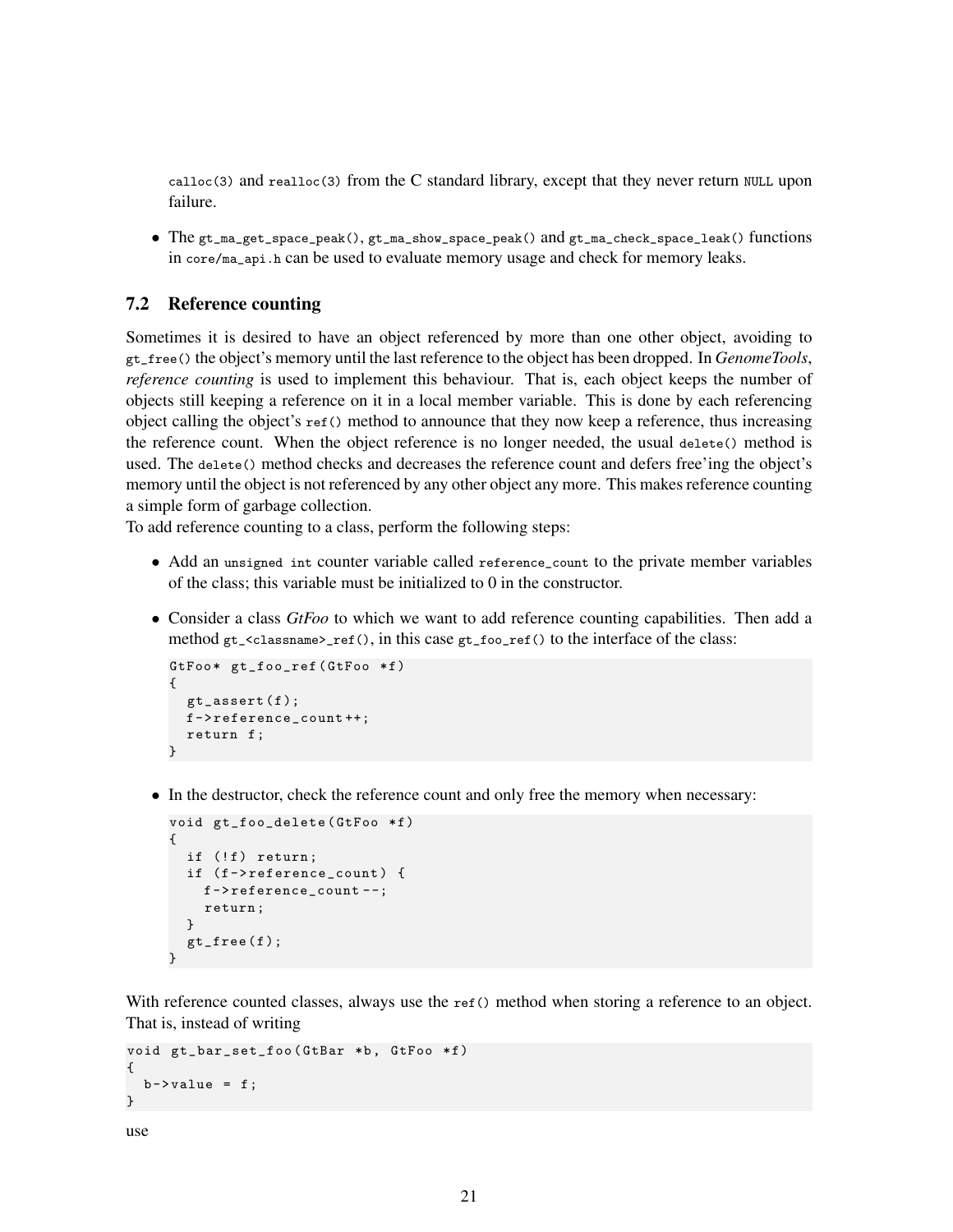```
void gt_bar_set_foo (GtBar *b, GtFoo *f)
{
 b->value = gt_ffoo_ref(f);
}
```
Always remember to call  $gt\_foo\_delete()$  when the reference is no longer needed! For example, in the assignment above, a good place to do this is the destructor of the GtBar class.

### 7.3 Library initialization/finalization

Within the *GenomeTools* code, there are a number of global or static data which must be properly initialized before using any *GenomeTools* functionality, and space for which must be properly freed when done using the *GenomeTools*. This is usually done by the runtime by calling initializers when a tool is run using the gt binary.

Now consider that *GenomeTools* can also be used as a library, called libgenometools. That means, it is possible to link an external code with the static or shared object file and call functions from there, without going through the tool runtime. It is now crucial that the necessary initializations have taken place before using functions, and that the required cleanup is done at the end.

There are two functions in the core/init.[ch] module in *GenomeTools* used to accomplish this:

- gt\_lib\_init(), which initializes all static data and should be called before any other *Genome-Tools* function, and
- gt\_lib\_clean(), which frees all static data. It returns 0 if no memory map, file pointer, or memory has been leaked and a value other than 0 otherwise.

It is also possible to make the cleanup happen automatically when the program using the library exits. This is done by calling  $gt\_lib\_reg\_atexit\_func()$  which registers an exit handler with the OS which will call gt\_lib\_clean() automatically.

## <span id="page-21-0"></span>8 Threads

The *GenomeTools* contain functions allowing developers to write their programs in a multi-threaded way, by wrapping the POSIX threads library 1ibpthread. See core/thread.h for more information. Any function with this signature:

void\* (\*GtThreadFunc)(void \*data);

can be enabled to be run concurrently by simply calling

```
void *mythread (void *data)
{
 ...
}
gt_multithread ( mythread , NULL , err );
```
Some more useful information:

• For synchronization during parallel execution of multiple threads, *GenomeTools* provides classes for mutexes and read-write-locks. See core/thread.h for a description of the interface of the GtMutex and GtRWLock classes.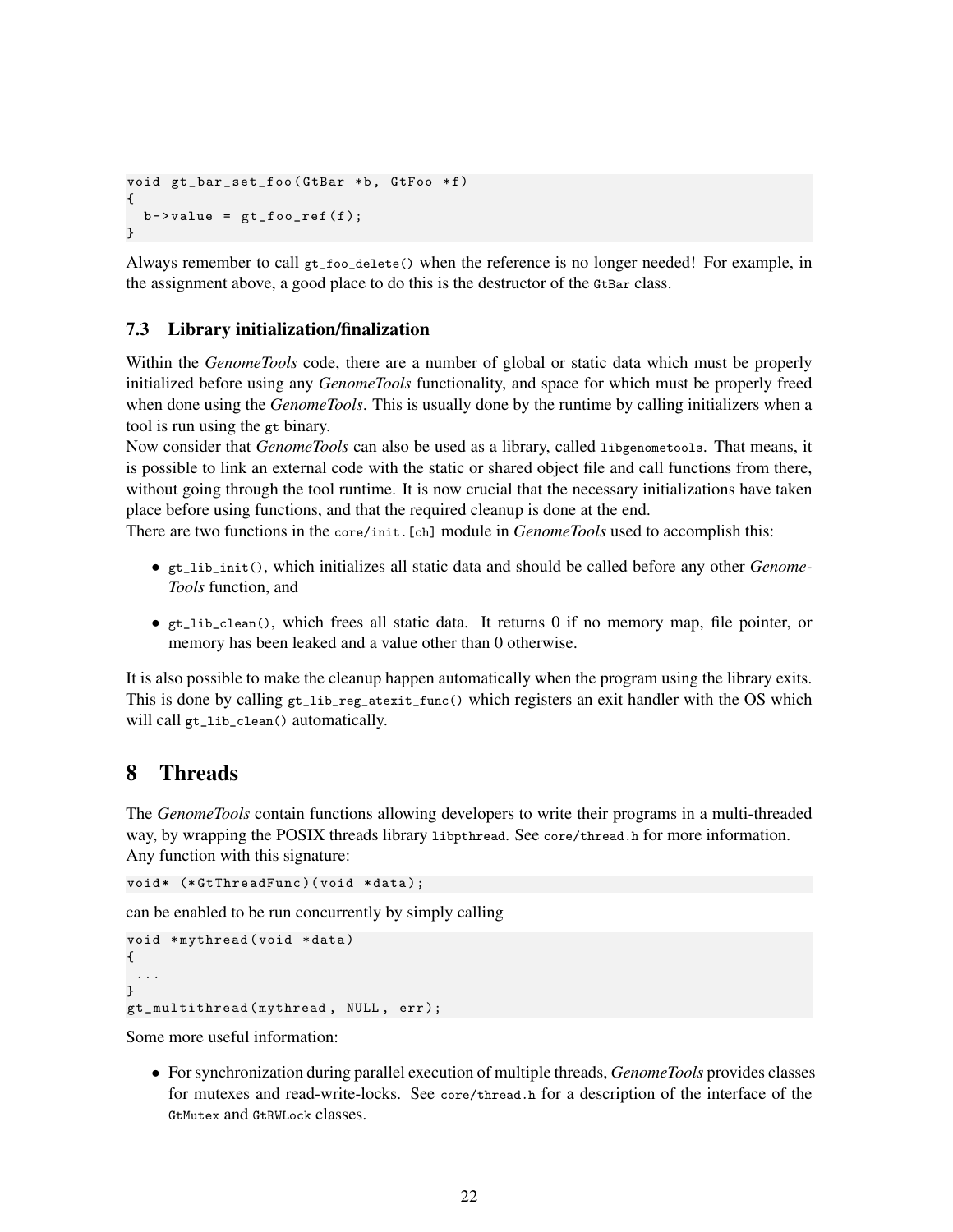- If code must be conditionally compiled depending on thread support, use #ifdef and friends with the GT\_THREADS\_ENABLED flag, which is set by the compiler via a -D option when threading support is enabled.
- Threading support is enabled at compile time by passing threads=yes to the make call. If threading support is not enabled, all  $gt$ <sub>multithread</sub>() functions will run the thread function sequentially.
- If threading support is enabled, the number of concurrent jobs can be given using the -j parameter to the  $gt$  binary. That is, to have all multithreaded parts in the tool to be run use three threads at once, call the tool with

 $$gt -j 3 <$ toolname> ...

# <span id="page-22-0"></span>9 Testing and Debugging

## <span id="page-22-1"></span>9.1 Testing on the code level – the unit tests

Unit test check whether classes and their methods behave correctly when used in a correct manner. The corresponding functions must be defined in the class implementation file (so they get access to the private member variables of the tested class) and adhere to the following interface:

int (\* UnitTestFunc )( GtError \* err );

They must return 0 if the test was successful and -1 if the test has failed. The gt\_ensure helper macro makes writing unit tests easier. To use it, #include the file core/ensure.h. Then write your unit test:

```
int gt_class_unit_test (GtError *err) /* must be called 'err'! */
{
  int had_err = 0;
  gt_error_check ( err ); /* will abort if error was already set */
  gt_ensure(had_err, 1 + 1 == 2); /* will succeed */<br>gt_ensure(had_err, 1 + 1 == 3); /* will fail */
  gt_{\text{ensure}} (had_err, 1 + 1 == 3);
  return had_err ;
}
```
Similarly to  $gt$ <sub>rassert</sub>(), if the expression given to  $gt$ <sub>rensure</sub>() as a second parameter evaluates to false, the test will fail with an error message, giving the location at which the first condition failed. Because gt\_ensure() is implemented as a macro relying on certain naming conventions, it is mandatory that the GtError object passed to the test function is called err.

The unit tests are added to the test suite in the function  $gtt$ <sub>unit\_tests</sub>() in  $gtt$ <sub>c</sub> and loaded into the *GenomeTools* runtime in the function gtr\_register\_components() in gtr.c. That is, if your unit test function is gt\_class\_unit\_test(), then you should #include the header class.h (which contains the function prototype) in  $gtt.c$  and add the following line in  $gtt\_unit\_tests()$ :

gt\_hashmap\_add (unit\_tests, " example class", gt\_class\_unit\_test);

The tests registered in this hash table can be executed on the command line with:

\$ gt - test

It is also possible to run a single test from the test suite by using the -only option:

\$ gt - test - only ' example class '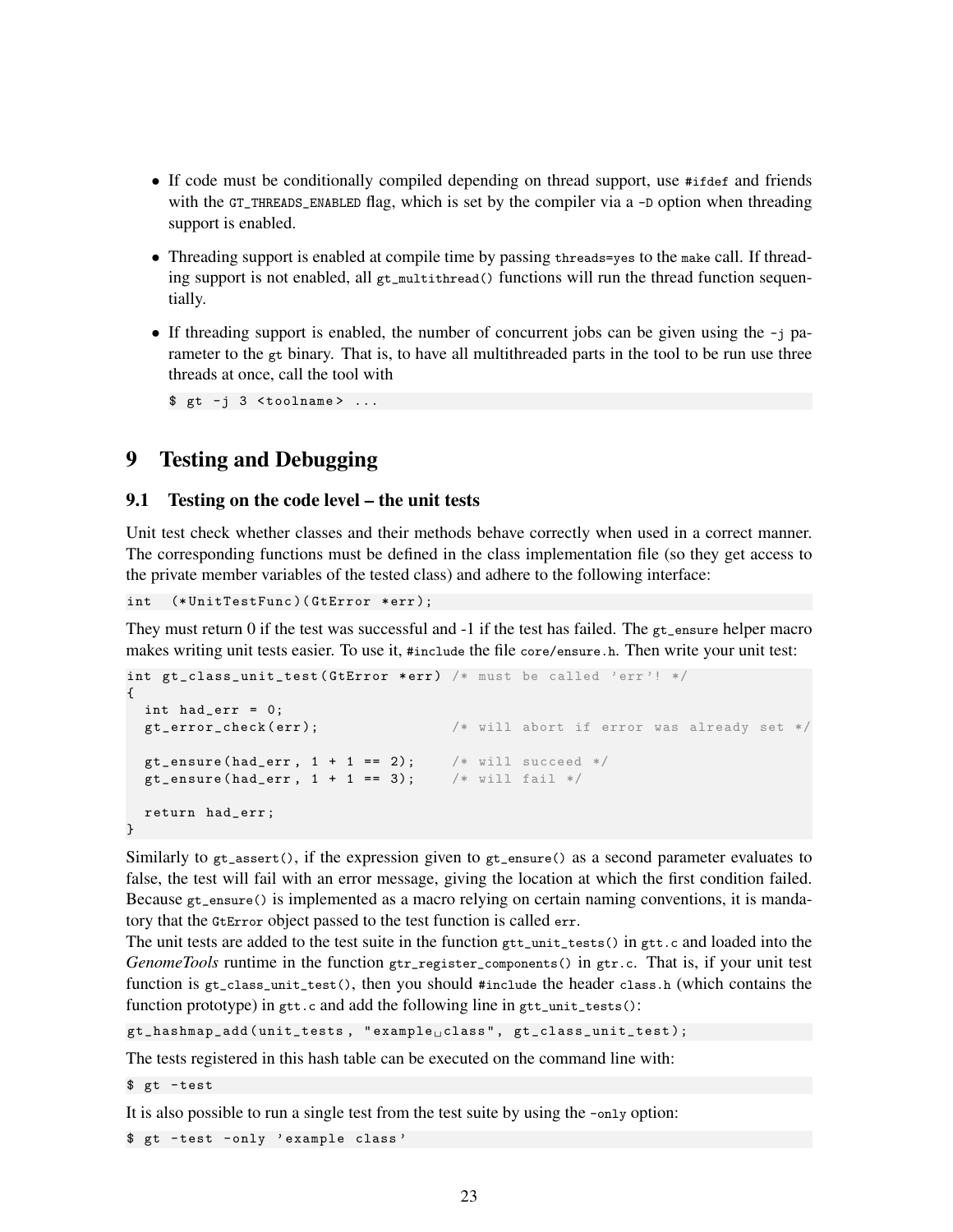#### 9.2 Testing on the tool level – the test suite

While the unit tests check the correctness of the classes and modules on the code level, the Ruby-based test suite is used to run tests on the tools themselves. That means that they run tools with example data or invalid parameters and check whether they behave correctly by looking at error levels, error messages, and comparing output with reference data.

Test data and reference data are stored in the testdata/ directory of the *GenomeTools* source tree. Note that this directory is for smaller test data only. Large files, such as whole chromosome annotations go into another repository (see [9.2.2\)](#page-24-0).

#### <span id="page-23-0"></span>9.2.1 Test definitions

Tests are defined in the gt\_<toolname>\_include.rb files in the testsuite/ directory. They contain test definitions written in a Ruby-based domain specific language. Here is an example of a simple test:

```
Name "gt<sub>u</sub>cds<sub>u</sub>test<sub>u</sub>(description<sub>u</sub>range)"
Keywords "gt_cds<sub>u</sub>usedesc"
Test do
  run\_test "#{$bin}gtucds<sub>u</sub>-usedesc<sub>u</sub>-seqfile<sub>u</sub>" +
                "#{$testdata}gt_cds_test_descrange.fas" +
                " #{ $testdata } gt_cds_test_descrange . in "
  run "diff<sub>u</sub>#{$last_stdout}<sub>u</sub>#{$testdata}/gt_cds_test_descrange.out"
end
```
This test runs the gt cds command with example data and compares its output on stdout with a reference file.

Every test case must have a name and can have a set of *keywords* associated with it, allowing for selective running of a subset of tests from all testsuites. Keywords are separated by spaces. The actual test code is given in the Test environment. Within this environment, one may use the following constructs to define test conditions:

- run\_test(runstring, options), where
	- runstring is the tool commandline to run, and
	- options are a hash specifying test constraints. The key :retval specifies the expected error code for this run  $(0$  is the default). The option : $maxtime$  specifies the maximal time in seconds that the started program may run before it is killed, resulting in a failed test (60 is the default). This allows one to detect infinite loops without stopping the testing progress.

This command runs the command specified in runstring, and causes the test to fail if the returned error code does not equal the expected one.

- grep(file, pattern) which searches for pattern in the file file, failing the test if there is no match. The pattern can be given as a regular expression.
- run\_ruby(rubyscript, options) and run\_python(pythonscript, options) can be used to run tests on external Ruby and Python scripts.
- Any Ruby code, such as custom functions, can be run inside the Test environment. To fail a test case manually, use the failtest(msg) command, where msg is the error message to fail with.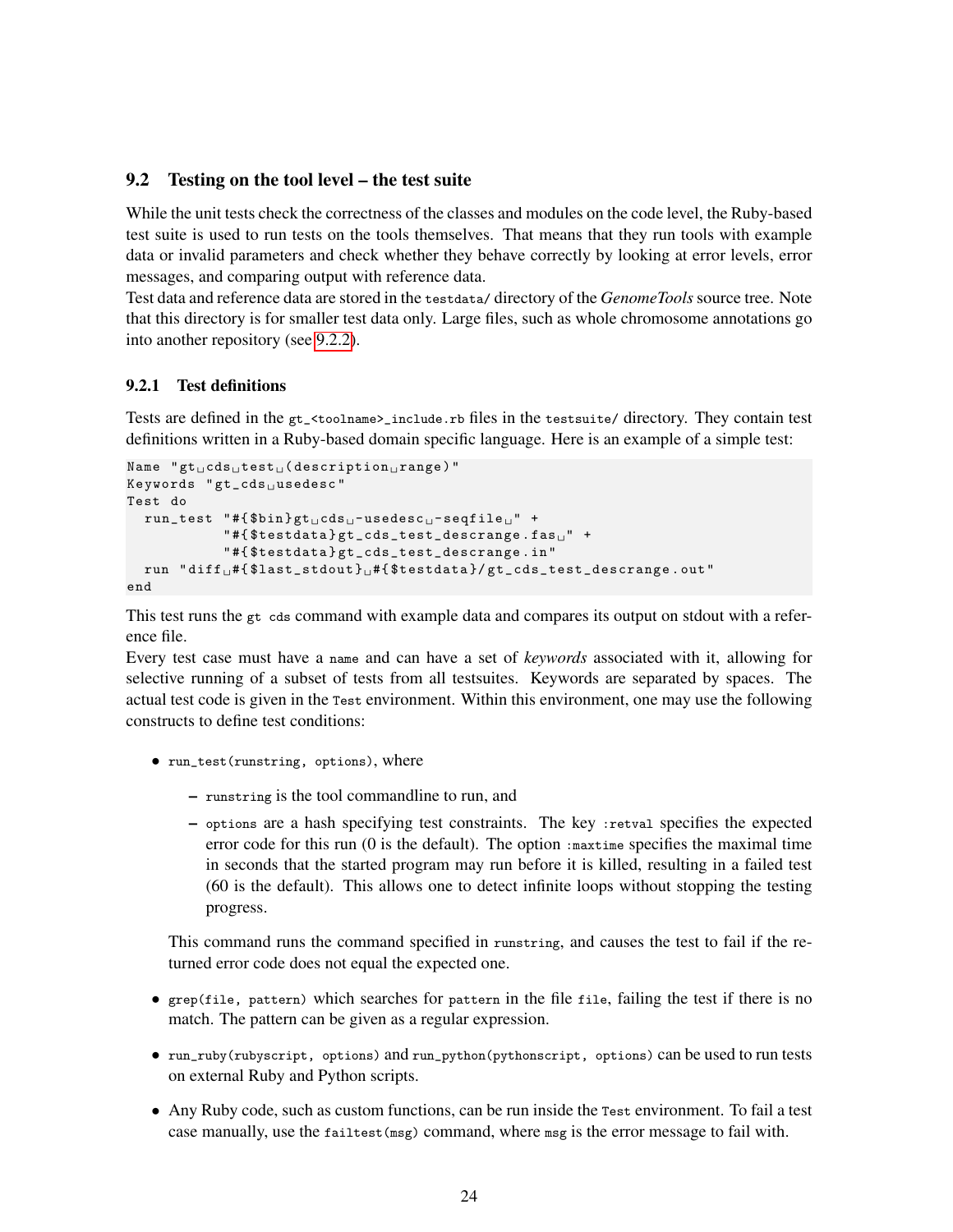Inside test suite definitions, some useful paths are predefined to be conveniently used in test runs (like \$bin and \$testdata in the example above):

- \$testdata, the path to the testdata/ directory,
- \$gttestdata, the path to the location of the gttestdata repository (see [9.2.2\)](#page-24-0),
- \$bin, the path to the *GenomeTools* bin/ directory,
- \$cur, the path to the current test case directory (each test is run in a separate directory),
- \$transdir, the path to the gtdata/trans directory,
- \$obodir, the path to the gtdata/obo\_files directory,
- \$gtruby, the path to the gtruby/ directory,
- \$gtpython, the path to the gtpython/ directory,

It is also possible to get the standard output and standard error contents of the last command run by referring to the files specified by \$last\_stdout and \$last\_stderr.

Furthermore, each test commandline (let's say the *i*-th one in the test) creates a set of run\_*i* (contains the actual command which was run), stdout\_*i* (contains the standard output) an stderr\_*i* (contains the standard error output) files in the test directory (which is testsuite/stest\_testsuite/test*n*/, where *n* is the test number (printed in front of each test name).

#### <span id="page-24-0"></span>9.2.2 The gttestdata repository

Large test or reference data must not be placed into the *GenomeTools* testdata/ directory because they would increase the size of the *GenomeTools* distribution too much. For such data there is a separate repository, which is available via Git:

\$ git clone git :// genometools . org / gttestdata . git

The location of the gttestdata repository must be given when running the testsuite (see below). If it is not given, make sure that test which depend on large test data are disabled (e.g. by placing them in an 'if \$gttestdata' clause).

#### 9.2.3 Running the testsuite

A comprehensive *GenomeTools* test run, containing both the unit tests and the tool tests, can be initiated by issuing make test in the *GenomeTools* directory. The following make switches influence the test runs:

- memcheck=yes enables memory access checking via *valgrind*,
- testthreads=<n> enables multithreaded testing with <n> threads in parallel to speed up test runs,
- gttestdata=<path> tells the test suite to look for large test data in <path>. This must be where a copy of the gttestdata repository is installed.

The tool tests can also be run using the testsuite/testsuite.rb script. Use the -keywords <keywords> parameter to only run these tests tagged with the given keywords. OR and AND operators can be used to specify the tests in a more detailed way. The -select  $\langle n \rangle$  parameter can be used to run only the one test with number n, and the -threads  $\langle n \rangle$  will run the test suite with n threads in parallel.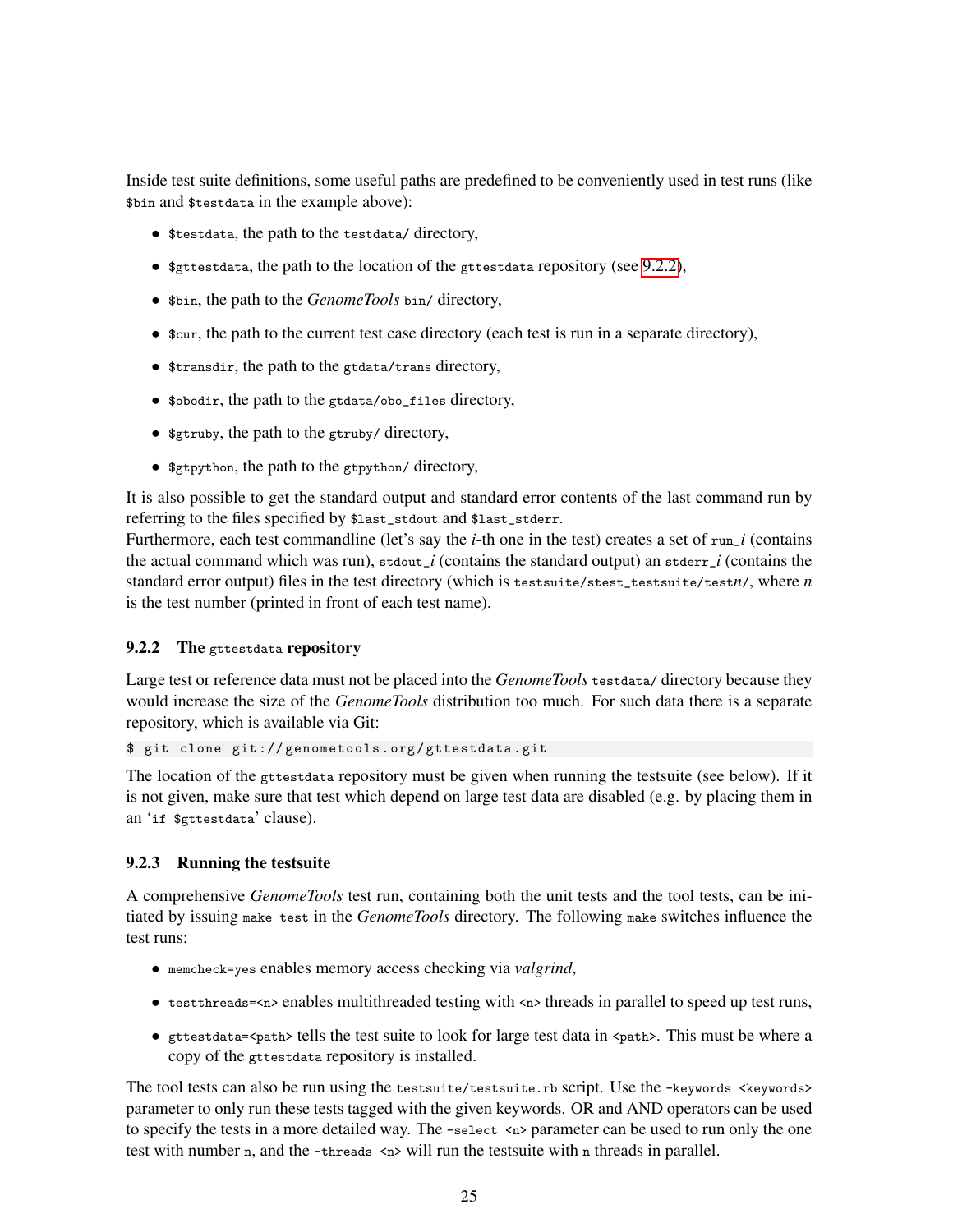## 9.3 Header inclusion dependencies

Often function prototypes in the *GenomeTools* header files use types declared in another header files. By mistake, it is possible to forget #include'ing the header files where the type is defined in the header using it. Note that this problem may never surface if the forgotten header is included in every C source file which includes the header file with the missing include statement. To address this, the script scripts/src\_check\_header.rb tries to include each header file given as a command line argument by itself in a C file and compile it. If dependencies are missing, the check will abort and output the compiler error message so the problem can be fixed.

## 9.4 Debug symbols

Compilation with debug symbols is enabled by default. To make sure that line numbers are correct when using a debugger, e.g. gdb, use the opt=no option in the make call to disable compile-time optimization. The opt option is enabled by default.

## 9.5 Profiling

To enable the generation of profiling output in the compiled binaries, use the prof=yes option in the make call. The prof option is disabled by default. Enabling this option makes the *GenomeTools* binary create a gmon.out file during each run, which can then be used for analysis using *gprof*<sup>[2](#page-25-1)</sup>.

## 9.6 Logging

Use the  $gt\_log_*($  functions in core/log\_api.h to log debug messages to the screen or files. Output of debugging information defined using these functions can then be enabled or disabled via the -debug option of the gt binary. That is, to run tool mytool with debug output enabled, run

\$ gt - debug mytool

# <span id="page-25-0"></span>10 Additional make parameters

## 10.1 Additional targets

Simply running *make* builds both the gt executable and the *GenomeTools* shared library. However, there are also other targets (besides the ones mentioned in the respective sections above) which can be built using the *GenomeTools* Makefile:

- $\bullet$  docs, which builds API documentation as web pages in www and as LATEX source in doc/,
- manuals, which, in addition to the files created by docs, also creates manuals for some published tools in *GenomeTools* (see doc/manuals),
- install, which installs the compiled *GenomeTools* binaries, libraries and headers into the directory specified by the prefix=<path> option,
- dist, which creates a tarball with a binary *GenomeTools* distribution, which will then reside in the dist/ subdirectory of the *GenomeTools* root,

<span id="page-25-1"></span><sup>2</sup>See <http://sourceware.org/binutils/docs/gprof/index.html> for further information.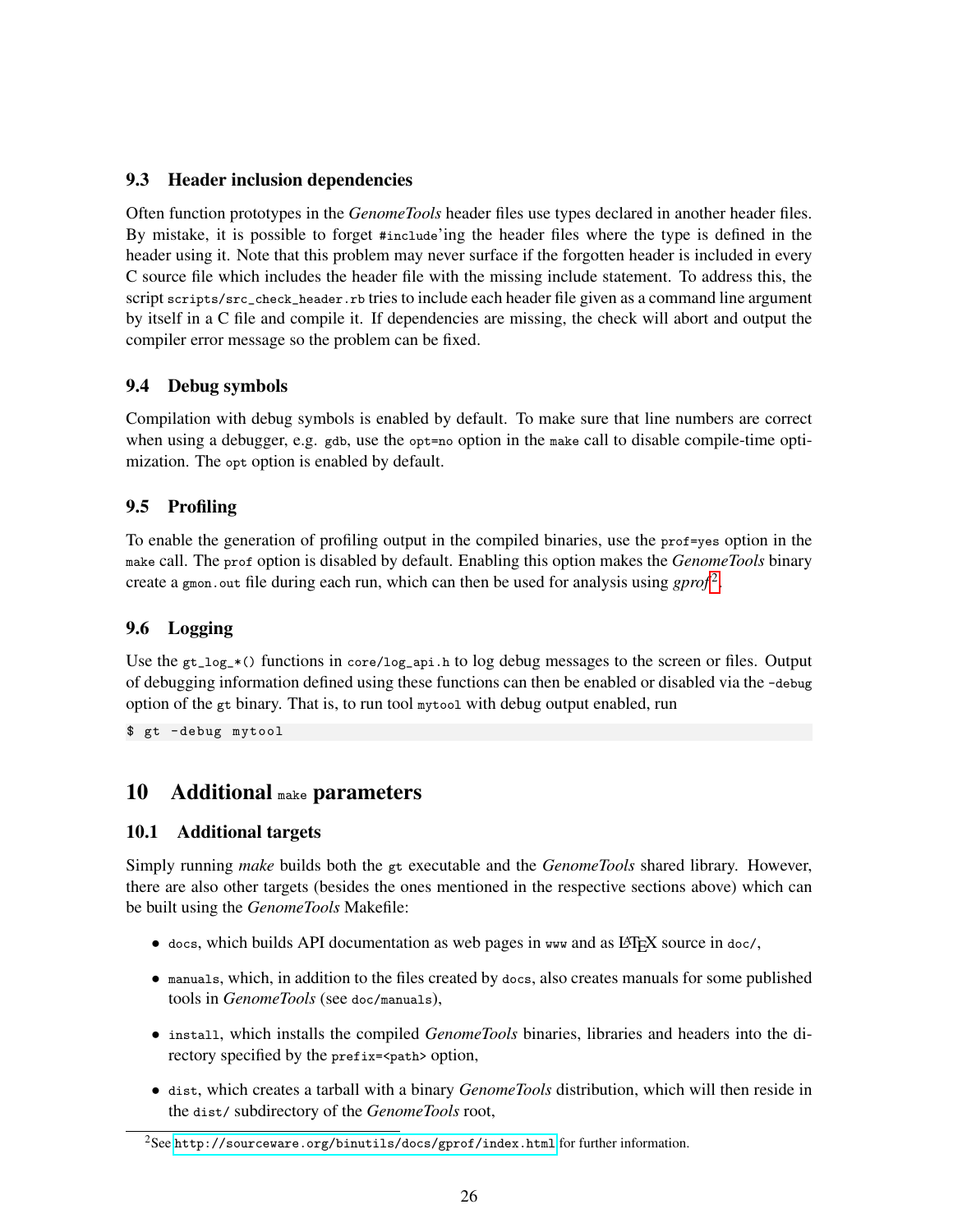- srcdist, which creates a tarball with a source *GenomeTools* distribution, which will then reside in the working directory,
- spgt, which checks selected files in the core/ and match/ subdirectories using the splint static  $checker^3$  $checker^3$ , using the rule set testdata/SKsplintoptions,
- clean, which removes all files created during the build and test processes, except the lib and bin directories, and
- cleanup, which even removes these.

## 10.2 Additional options

There are additional make options which are also mentioned in the README file and which influence how the *GenomeTools* binaries are built:

- Use amalgamation=yes to compile *GenomeTools* as an *amalgamation*. That means, all *Genome-Tools* C source files are concatenated into a big source file, which is then compiled. This approach allows the compiler to perform more extensive optimizations during the compilation and may result in better performance. It is encouraged to check regularly whether compiling *GenomeTools* as an amalgamation still works, as name clashes in static functions can sometimes occur which compile fine when in separate files, but lead to errors in the amalgamation. This option is disabled by default.
- Use errorcheck=no to make the compilation process not stop when a warning is encountered. This option should only be used if necessary (e.g. when building *GenomeTools* on Windows). This option is enabled by default.
- Use cairo=no to disable Cairo support in the *AnnotationSketch* component of *GenomeTools*. This is useful on systems on which there is no Cairo library present, and *AnnotationSketch* is not needed. This option is enabled by default.
- The option sharedlib=no disables building of a *GenomeTools* shared library. This option is enabled by default.
- The option static=yes tries to link all dependencies of *GenomeTools* statically. This option is disabled by default.
- Use curses=no to disable ncurses support. Useful when there is no ncurses library on the target system. This option is enabled by default.

# <span id="page-26-0"></span>11 Contributing code

For *GenomeTools* development, we use the distributed versioning system Git<sup>[4](#page-26-2)</sup> to track changes and exchange new code. Thus a Git repository is necessary to both:

<span id="page-26-2"></span><span id="page-26-1"></span> $3$ <http://www.splint.org>

<sup>&</sup>lt;sup>4</sup>For a good introduction to the use of the Git software itself, see the Git web site (<http://git-scm.com>) or read the following guide: Travis Swicegood. *Pragmatic Version Control Using Git*. Pragmatic Bookshelf, ISBN 1934356158. We *strongly* encourage future *GenomeTools* developers to familiarize themselves with Git before developing with the intent of submission!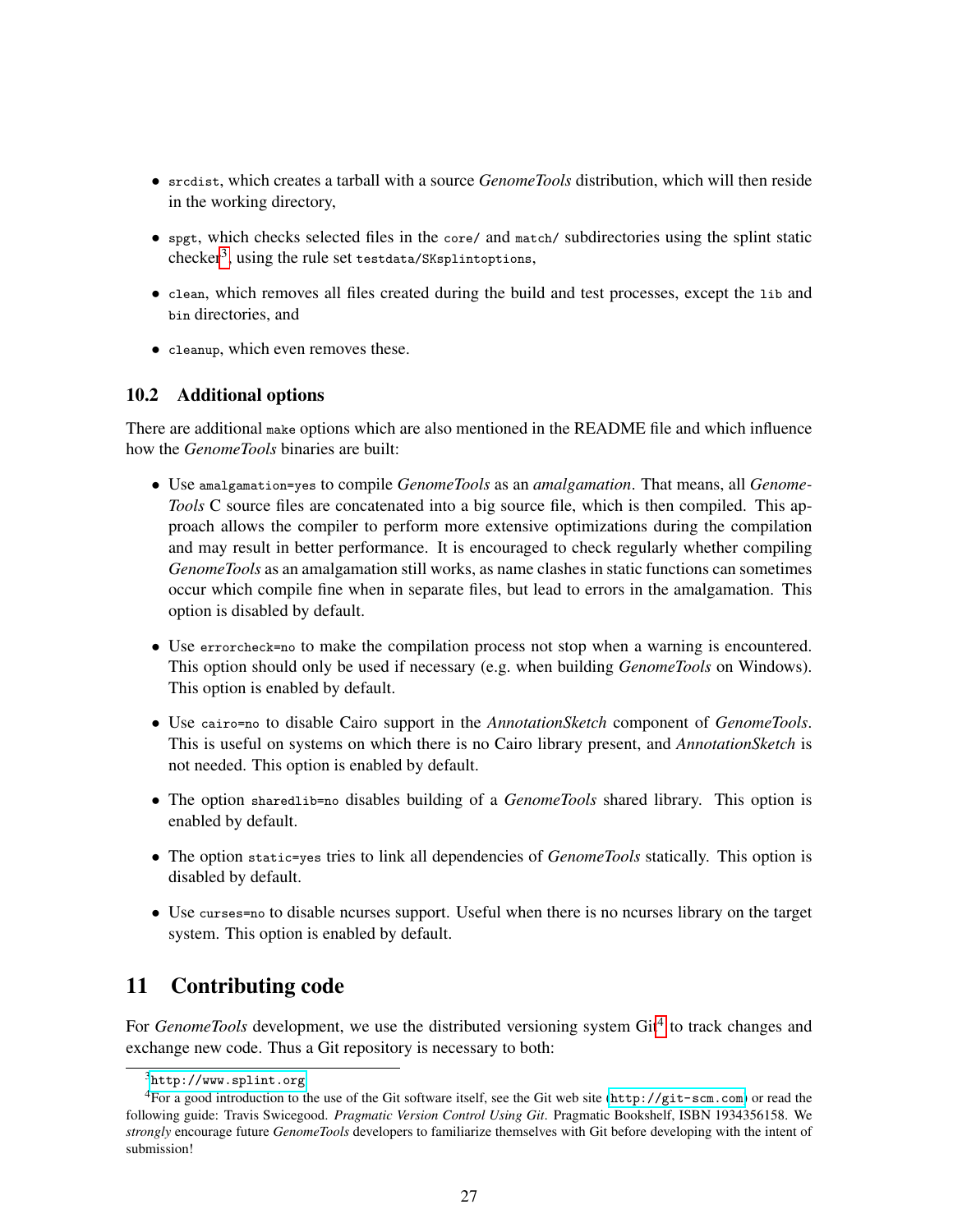- obtain the latest development version of the *GenomeTools*, and
- contribute to the *GenomeTools* by submitting new code to the maintainers.

Be aware that, in this guide, we will not explain Git basic concepts, or how individual Git commands work in detail. Instead, we will shortly state what strategy is most effective when working in *Genome-Tools* development.

### 11.1 Getting started

To get started with *GenomeTools* development, we recommend the following:

- 1. Install the Git version control system.
- 2. Read the Git documentation.
- 3. Clone the *GenomeTools* Git repository with:

```
$ git clone git :// genometools . org / genometools . git
```
4. Start hacking on your own feature branch:

```
$ cd genometools
$ git checkout -b my_feature_branch_name
```
5. Have fun!

#### 11.2 Basic Git configuration

Please set your username and email address correctly. If unconfigured, they are often based on the hostname of the workstation where a commit is done. This may not be  $-$  and almost never is – correct in typical development environments (i.e. user@workstation.zbh.uni-hamburg.de instead of user@maildomain.org).

Use the git config commands while in your *GenomeTools* Git repository to set them to a correct value:

```
$ git config user.name "Hans<sub>u</sub>Mustermann"
$ git config user . email " mustermann@maildomain . org "
```
#### 11.3 Tips for successful source management

- Develop each major feature or try out bigger changes in a separate branch (the so-called *feature branch*) dedicated only to that aspect. That makes it easier to combine or discard branches later on, without having to meddle with individual commits too much if something goes wrong. Creating, merging and deleting branches is cheap in Git!
- Always leave your *master* branch untouched so code pulled from upstream (e.g. the official *GenomeTools* repository) does not get merged by accident.
- Branch off new feature branches from the *master* branch only. That makes it easy to chain branches later via git rebase in any order.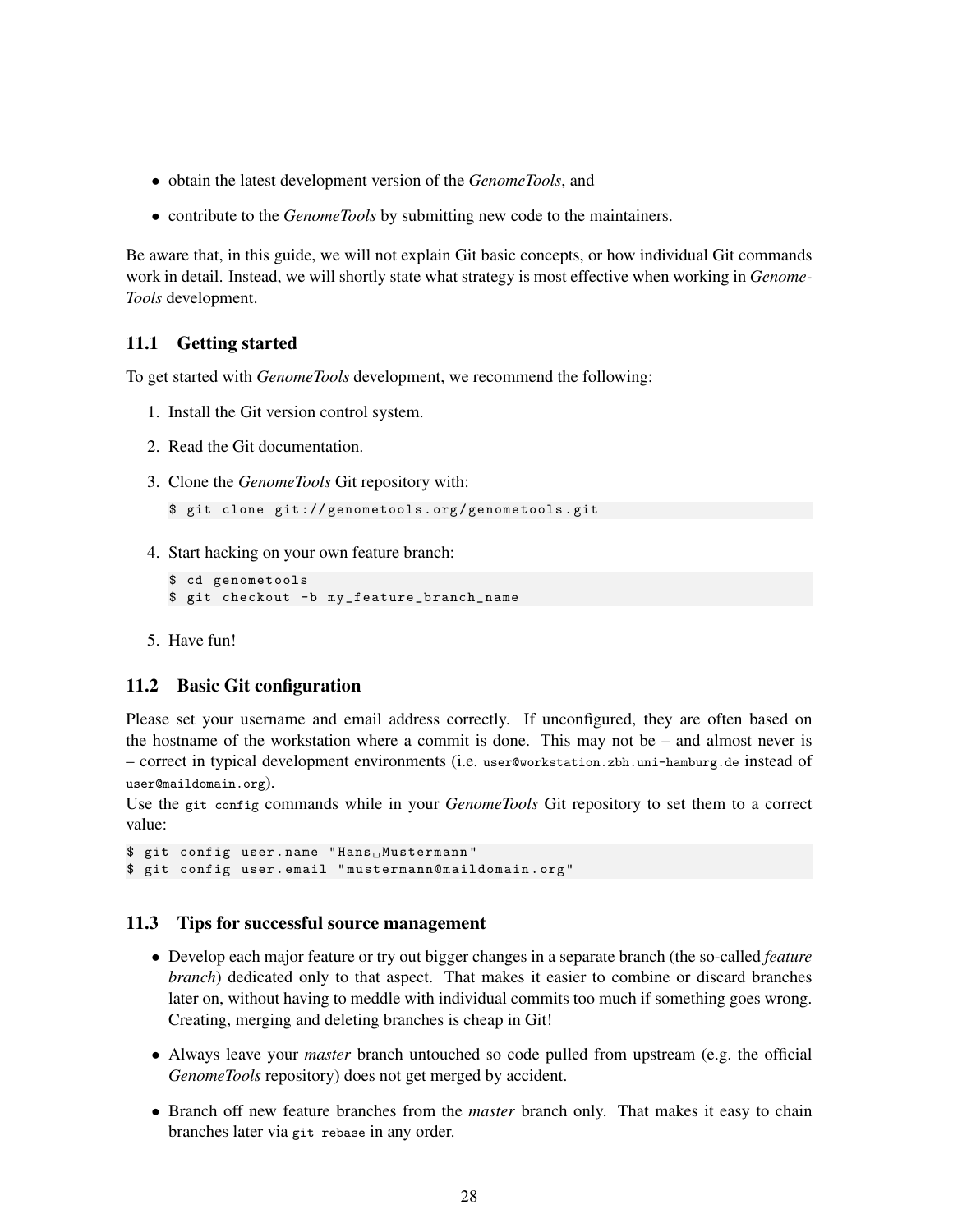- Try to keep commits atomic. Every commit should either add a single feature or fix a single bug. That makes two things easier:
	- 1. Locating the exact commit which introduces a bug, e.g. using git bisect. If there are too many changes in one commit, bugs become more tedious to track down.
	- 2. Reverting single commits if new features introduce bugs.

If you made several incomplete commits and want to reorder or combine them into one afterwards, use interactive rebasing via git rebase  $-i^5$  $-i^5$ .

- Needless to say, every commit should compile cleanly. Again, bisecting can become very tedious if the code has to be fixed at each stop to get it to even compile.
- Try to avoid merges with upstream as much as possible to keep the history linear. Instead of merging, rebase your feature branches regularly against an updated *master*:

```
$ git branch
* mybranch
 master
$ git checkout master
$ git pull origin
\langle \ldots \rangle$ git checkout mybranch
$ git rebase master
\langle \ldots \rangle
```
- In the first line of the commit message, give a short description of the change contained in the commit. Please use active, present tense, e.g. "add feature X" or "allow X to do Y". Commit messages for commits that touch scripting language bindings should be prefixed with the language in question, e.g. "gtpython: add bindings for GtFoo class".
- For bugfixes for bugs also listed in the *GenomeTools* Lighthouse bug tracking web app<sup>[6](#page-28-1)</sup>, commit messages can be used to update the ticket status. See the Lighthouse documentation<sup>[7](#page-28-2)</sup> for details.

## 11.4 Submission of contributions

This section describes how to get your contributions noticed, reviewed and integrated into the main *GenomeTools* codebase.

#### 11.4.1 Source code submission

To get your source code to be considered for inclusion into the *GenomeTools* official source tree, first you need a Git repository in a publicly accessible location. That may be a free public account on github (<http://www.github.com>, Gitorious (<http://gitorious.org>), etc., or a directory on a filesystem accessible by one of the core developers.

Typically the *GenomeTools* maintainers pull from a branch provided in this location and specified by you. This is called a *pull request*. Please specify the exact location to the repository as well as the branch name. A pull request can be sent to

<span id="page-28-0"></span> $5$ See [http://book.git-scm.com/4\\_interactive\\_rebasing.html](http://book.git-scm.com/4_interactive_rebasing.html) for an explanation.

<span id="page-28-1"></span><sup>6</sup><http://genometools.lighthouseapp.com>

<span id="page-28-2"></span> $^{7}$ <http://help.lighthouseapp.com/faqs/ticket-workflow/ticket-keyword-updates>